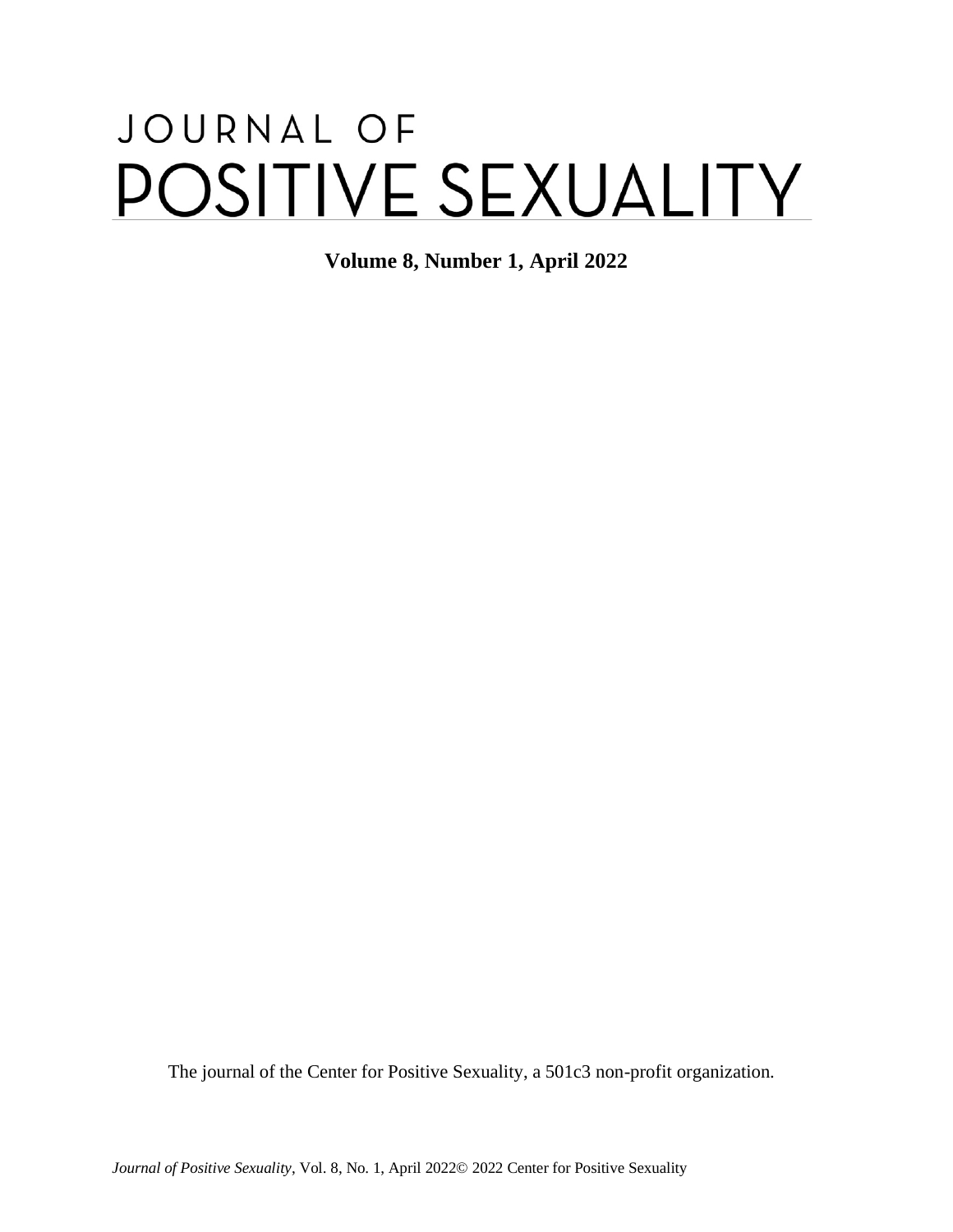*THE JOURNAL OF POSITIVE SEXUALITY* is a multidisciplinary journal focusing on all aspects of positive sexuality as described in the Center for Positive Sexuality's purpose statement. It is designed to be accessible and beneficial to a large and diverse readership, including academics, policymakers, clinicians, educators, and students.

> EDITOR-IN-CHIEF Brad Sagarin, Psychology, Northern Illinois University (USA)

CO-FOUNDERS DJ Williams, Criminology, Idaho State University (USA) Emily E. Prior, Sociology, Center for Positive Sexuality (USA)

> ASSOCIATE EDITOR Liam Wignall, Bournemouth University (UK)

PRODUCTION EDITORS Karen Sabbah, California State University, Northridge (USA) James R. Fleckenstein, National Coalition for Sexual Freedom (USA) Casey Barbour, Kent State University (USA)

#### EDITORIAL BOARD MEMBERS

John Edgar Browning, Savannah College of Art and Design (USA)

Moshoula Capous-Desyllas, Sociology, California State University, Northridge (USA)

Daniel Copulsky, University of California, Santa Cruz (USA)

R. Todd Hartle, Biology and Education, Irvine, CA (USA)

Dave Holmes, Forensic Nursing, University of Ottawa (Canada)

Kathyrn Klement, Psychology, Bemidji State University (USA)

Aleah Poncini, Didel Institute for Scientific Research and Development (Australia)

- Zaedryn Rook, Writing and Editing, Oakland, CA (USA)
- Richard Sprott, Executive Director for the Community – Academic Consortium for Research on Alternative Sexualities (CARAS) (USA)

William B. Strean, Leadership and Physical Education, University of Alberta (Canada)

- D. Joye Swan, Psychology, Woodbury University (USA)
- Jennifer A. Vencill, Psychology, Mayo Clinic (USA)

#### SPECIALIZED CONSULTANTS

Deneen L. Hernandez, FBI National Forensics Laboratory (USA) Jay Wiseman, Author and Educator (USA)

#### MANUSCRIPT SUBMISSION

Please see the Submission Guidelines at the back of the issue for details regarding submissions. Manuscripts and supporting documents should be submitted as email attachments in Microsoft Word format to submissions@journalofpositivesexuality.org. Any questions or correspondence should be sent to the editor at info@journalofpositivesexuality.org.





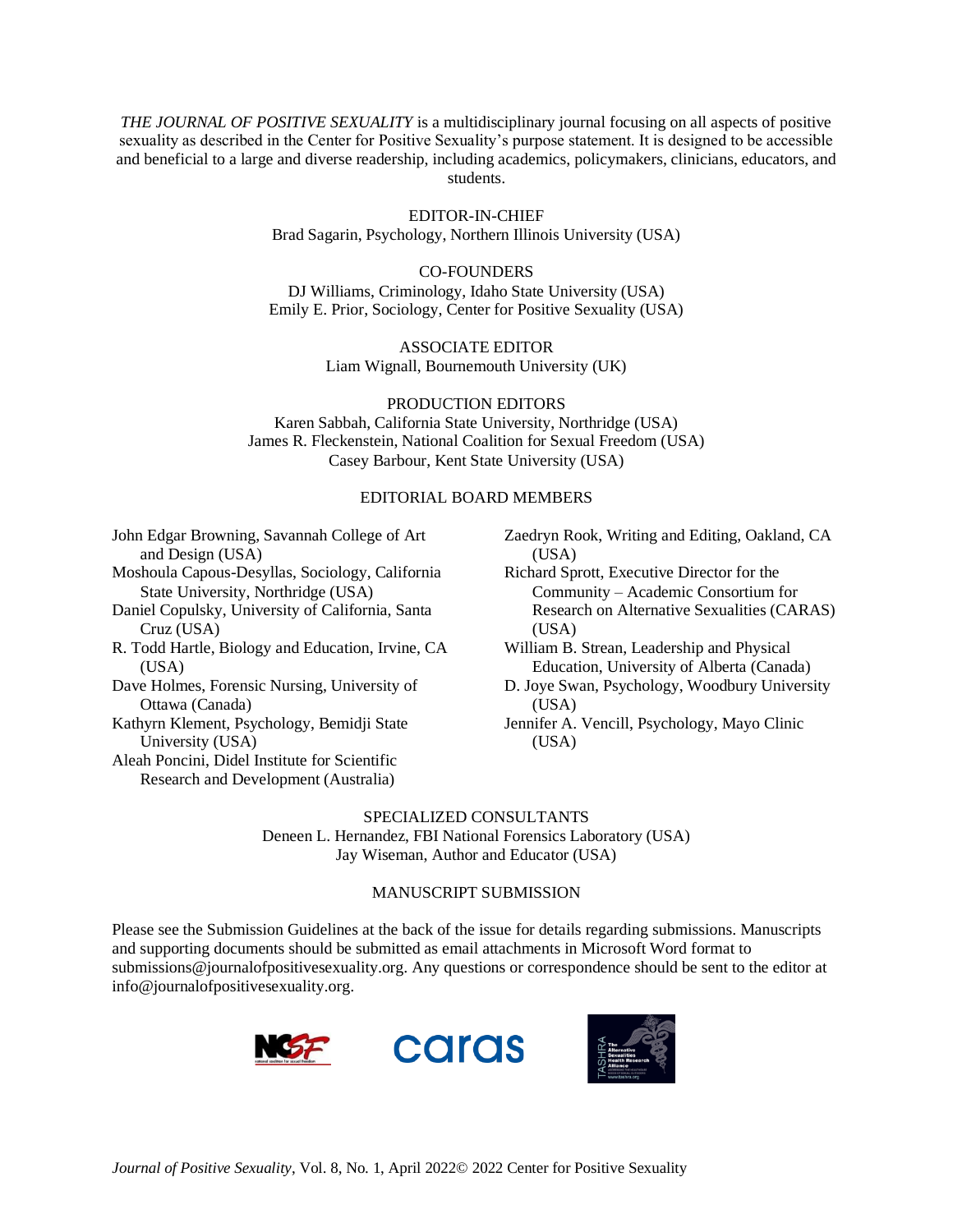# JOURNAL OF POSITIVE SEXUALITY

# **Volume 8, Number 1, April 2022**

The journal of the Center for Positive Sexuality, a 501c3 non-profit organization.

| <b>Table of Contents</b>                                                             |  |
|--------------------------------------------------------------------------------------|--|
| #HotGirlScience: A Liberatory Paradigm for Intersectional Sex-Positive Scholarship3  |  |
| Close the Door and Open Your Mind: Advancing Sexual Openness in the Nursing Home. 12 |  |
|                                                                                      |  |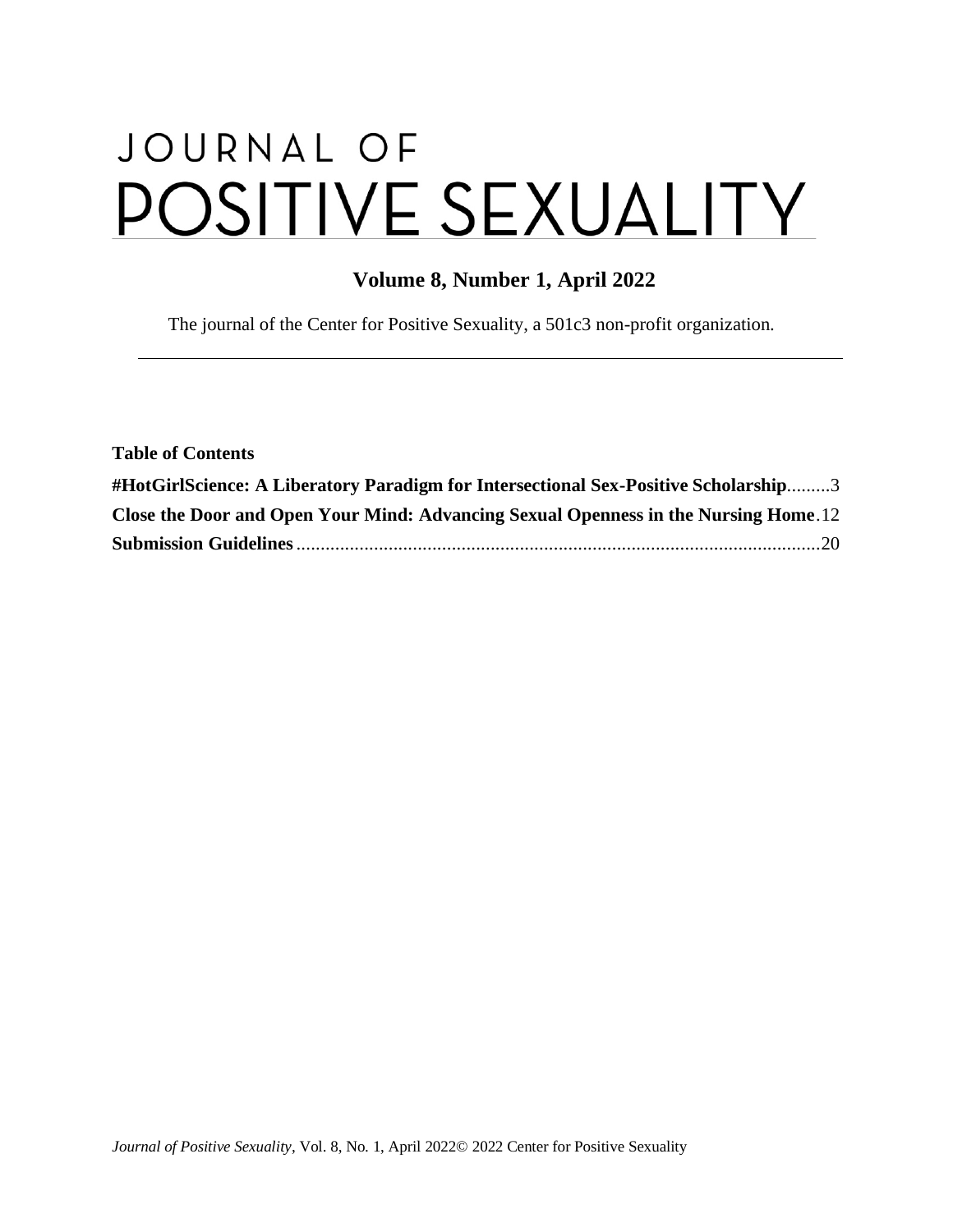# <span id="page-3-0"></span>**#HotGirlScience: A Liberatory Paradigm for Intersectional Sex-Positive Scholarship**

Candice N. Hargons & Shemeka Thorpe<sup>1</sup> Department of Educational, School, and Counseling Psychology University of Kentucky (USA)

> [Cncr229@uky.edu](mailto:Cncr229@uky.edu) [Shemeka.thorpe@uky.edu](mailto:Shemeka.thorpe@uky.edu)

#### **Abstract**

What if being a hot girl was a way of life and a way of conducting science? In this paper, we propose a new sex-positive, liberatory, intersectional paradigm for sex science, #HotGirlScience. The #HotGirlScience paradigm invites sexologists to study the fun, sex-positive aspects of Black sexualities and move toward liberation-focused inquiry where pleasure is central. #HotGirlScience is founded upon hip hop feminism, hood feminism, and the work of Black feminist scholars past and present. The #HotGirlScience paradigm differs from the previouslymentioned feminisms in its empirical potential. Four criteria of real #HotGirlScience apply to the entire research process and not just interpretation of results or theoretical foundations of the research. By explaining the four criteria: 1) doing me unapologetically, 2) having fun, 3) sex positivity, and 4) hyping up my friends, we present the #HotGirlScience paradigm's ability to inform the empirical study of the pleasurable, sex-positive aspects of Black sexual lives as a necessary contribution to the current sexology canon that all too frequently presents a deficit view of Black sexualities. Descriptions of the four elements of the paradigm, as well as implications for the use of this paradigm with marginalized populations in sex science, are discussed.

#### **Introduction**

Although hip hop artist Megan Thee Stallion revitalized the phrase "hot girl" in the summer of 2019 (Megan Thee Stallion, 2019), the phrase's history as a hip hop lifestyle began twenty years earlier. When the Hot Boys, a rap group under the Cash Money label, introduced "I Need a Hot Girl" in 1999 (Hot Boys, 1999), their description of the hot girl prototype provided a framework for Megan's rap persona, in that she was a sexually liberal, Southern, hood girl (i.e., from the housing projects or adjacent economically marginalized areas, reflective of Black, socioeconomically marginalized cultural norms, strengths, and stereotypes). The hot girl identity has stood the test of time by existing in theory and action for at least two decades, anchoring the co-authors' formative years, as well as a new generation of hot girls. Jennings (2020) asserts that #HotGirlSummer is an epistemology, or how we know something (Kivunja & Kuyini, 2017). In this paper, we extend Jennings' (2020) assertion by integrating Black feminist thought (Collins, 2000), hood feminism (Kendall, 2020), and hip hop feminism's invitation to a politics of

<sup>1</sup> Acknowledgements: To the hot girls of our generation and generations past and present, thank you for making sex positivity our purpose.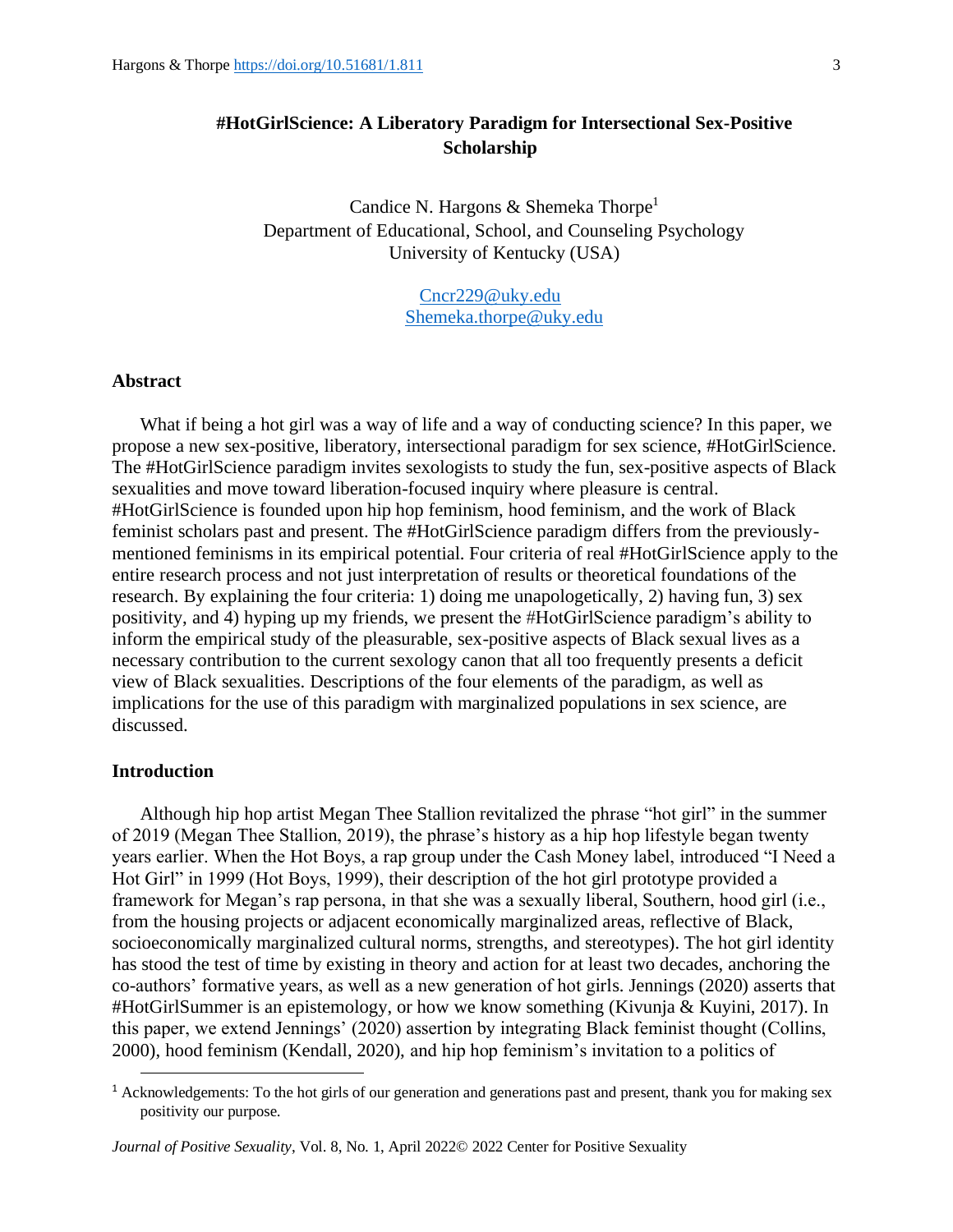pleasure (Morgan, 2015). We suggest #HotGirlScience is an emerging paradigm: a worldview that guides research action (Kivunja & Kuyini, 2017; Ponterotto, 2005).

#HotGirlScience is a paradigm located within a liberatory philosophy of science, which is the next step following critical philosophies of science. Kivunja and Kuyini (2017) identify four preceding paradigms (e.g., positivist, interpretivist, critical, pragmatic), and Ponterotto (2005) also delineates four somewhat different paradigms (e.g., positivist, postpositivist, constructivistinterpretivist, critical-ideological). These scholars suggest the critical or critical-ideological paradigm intends to lead to emancipation/liberation of marginalized people; however, in practice the critical paradigms have often stopped at explicating oppressive power dynamics with suggestions for liberated action, rather than doing research on the positive, liberated aspects of marginalized people's lives. Thus, we distinguish liberation philosophies of science from critical, especially as it relates to sexology.

To this end, the #HotGirlScience paradigm invites sexologists to study the fun, "messy, sticky, and joyous" (Morgan, 2015, p. 39) sex-positive aspects of Black sexual lives as a necessary contribution to the current sexology canon that all too frequently presents a deficit view of Black sexualities. Sexologists studying Black people are encouraged to read critical sexuality studies to reduce their ignorance (Bowleg et al., 2017; Lassiter et al., 2021), but move beyond them toward sex-positive, liberation-focused inquiry (Hargons et al., 2020), where pleasure is central (Thorpe et al., 2021; 2022). In this paper, we outline the criteria by which one can determine if they are conducting real #HotGirlScience, and we establish this paradigm's four elements: epistemology, ontology, methodology, and axiology (Kivunja & Kuyini, 2017). First, we provide an overview of the Black feminist frameworks that undergird #HotGirlScience.

# **Black Women's Multifaceted Feminisms and Sex Research**

Black feminisms are multifaceted, often in conversation with Black feminists of the preceding generation, global and other racially marginalized feminists, and White feminists. In the national context of the United States of America, early Black feminists undertook the work of respectability politics as a vehicle for safety from racist and sexist violence (Harris-Perry, 2011), as well as seeking suffrage and the ability to be treated like "ladies" (Thompson, 2009; Winfrey-Harris, 2015). The work of Black feminists and womanists like Collins (2000; 2004), hooks (2000), Crenshaw (1991), Lorde (1984), and Butts (1977) provided an analysis and taxonomy for understanding the intersecting marginalization Black people faced (e.g., racism, sexism, heterosexism, classism) and the myriad resources and strengths Black people possessed and used to confront them. For example, Collins (2000, 2004) gave us the language of controlling images, Black sexual politics, and defining ourselves, alongside Crenshaw's (1991) contribution of the intersectionality framework and hooks' (2000) love ethic. Lorde (1984) and Butts (1977) presented us with the importance of erotic power and how power informs sexual wellness and pleasure. Their works were transgressive, and they paved the way for actions born out of the awareness of our power to transgress oppressive social norms.

In a 2012 review, Nash argued that the third wave of Black feminism was filled with liberation, fun, and pleasure by articulating complex sexualities of Black women (Thompson, 2009) and moving beyond what Lee (2010) refers to as an epistemology of respectability.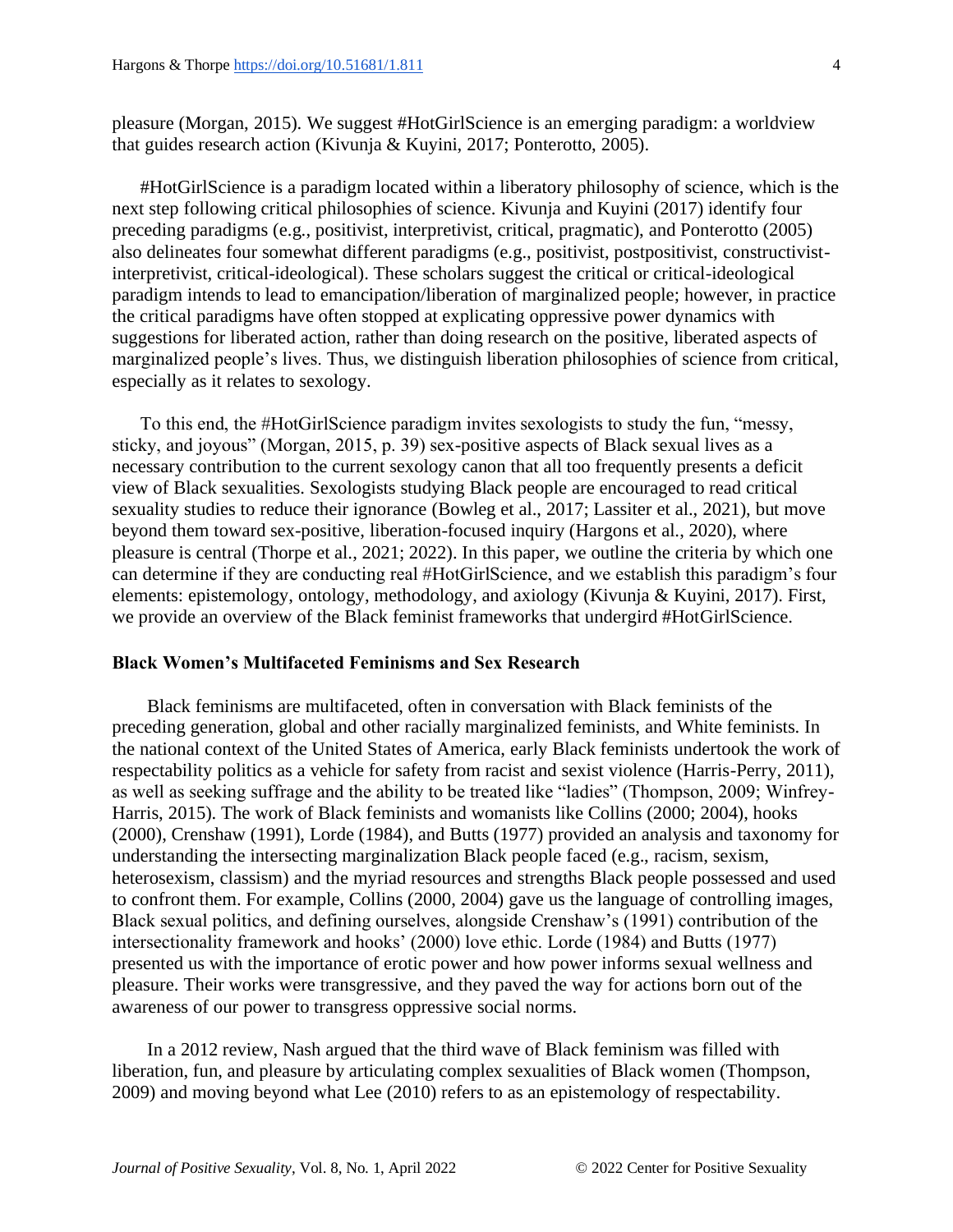Within this wave, Morgan (2015; 2017) and other hip hop feminists (Durham et al., 2013) integrated a love of hip hop, rather than just a critique of its ills, into the way we understand Black feminism. Her nuance was valuable for Black women who loved and were sexually empowered by hip hop culture and music, even as it upheld some harmful misogynoir. Morgan (2015) asserts that female hip hop artists use sex and sexuality as erotic power within a culture that is often rooted in misogyny as an opportunity to reclaim their sexuality and empower other women to be sexually liberated. Instead of what some may refer to as self-objectification, erotic power as currency allows Black female hip hop artists to use their power to express what Morgan refers to as "honest bodies that like to also fuck" (Morgan, 2015, p. 40). Morgan more pointedly called us to action around pleasure as an essential part of our liberation, extending Lorde's articulation of the erotic into a praxis of it.

The Crunk Feminist Collective was founded by a group of hip hop feminists to create a space to support and fellowship with other feminists of marginalized identities, within and outside of the academy, that were from the hip hop generation and appreciated the Southern Black culture of 'crunk' (i.e., enthusiastic, energetic, and ratchet cultural norms that subvert respectability; see Cooper et al., 2017a). These hip hop feminists, similar to Morgan, acknowledge the positive cultural impact of hip hop and crunk music on their lives and are committed to dismantling the patriarchy. To advance the work of hip hop feminism, the collective created the Ten Crunk Commandments for Reinvigorating Hip Hop Feminist Studies (see Cooper et al., 2017b). Commandments #5 is especially relevant for #HotGirlScience. Commandment #5, avoid the *pitfalls of presentism,* means our discussion of #HotGirlScience must be bigger than Megan Thee Stallion's current popularity and the resurfacing of the term "hot girl", rather we have to ensure that the #HotGirlScience paradigm will be relevant and useful to scholars for years to come.

More recently, Kendall (2020) reminded us about not only who White feminists forgot, but also who the largely middle-class Black feminist canon only cursorily addressed. Different from hip hop feminism, hood feminism addressed the way the stories of Black life in hood communities is only investigated to uphold a grim picture of Blackness, including Black sexualities. Contributing to sexology, she also used her Twitter platform to interrogate the sexualization and slut-shaming of Black girls and women with the #FastTailedGirls conversation (see Kendall, 2013).

Finally, artists from Lil' Kim, Foxy Brown, and Trina, to Cardi B, Nicki Minaj, and Megan Thee Stallion embody these multifaceted Black feminisms in practice. Their legible branding of Black feminisms translated these frameworks for the masses. For example, these artists reclaimed the terms (e.g., hot girls) Black male hip hop artists applied to Black women as potential controlling images and endorsed self-definition that denounced respectability politics. They amplified the value of sexual pleasure and erotic empowerment for Black women as erotic revolutionaries (see Lee, 2010), with a hood ethic. Real #HotGirlScience.

This "politics of pleasure" (Morgan, 2015) highlights the need for focus on Black women's sexual autonomy and erotic agency without shame and pushes against the "politics of silence" that frames Black women's sexuality as something that should be kept in silence and regulated for the sake of respectability politics (Hammonds, 2017). Hip hop feminism, crunk feminism,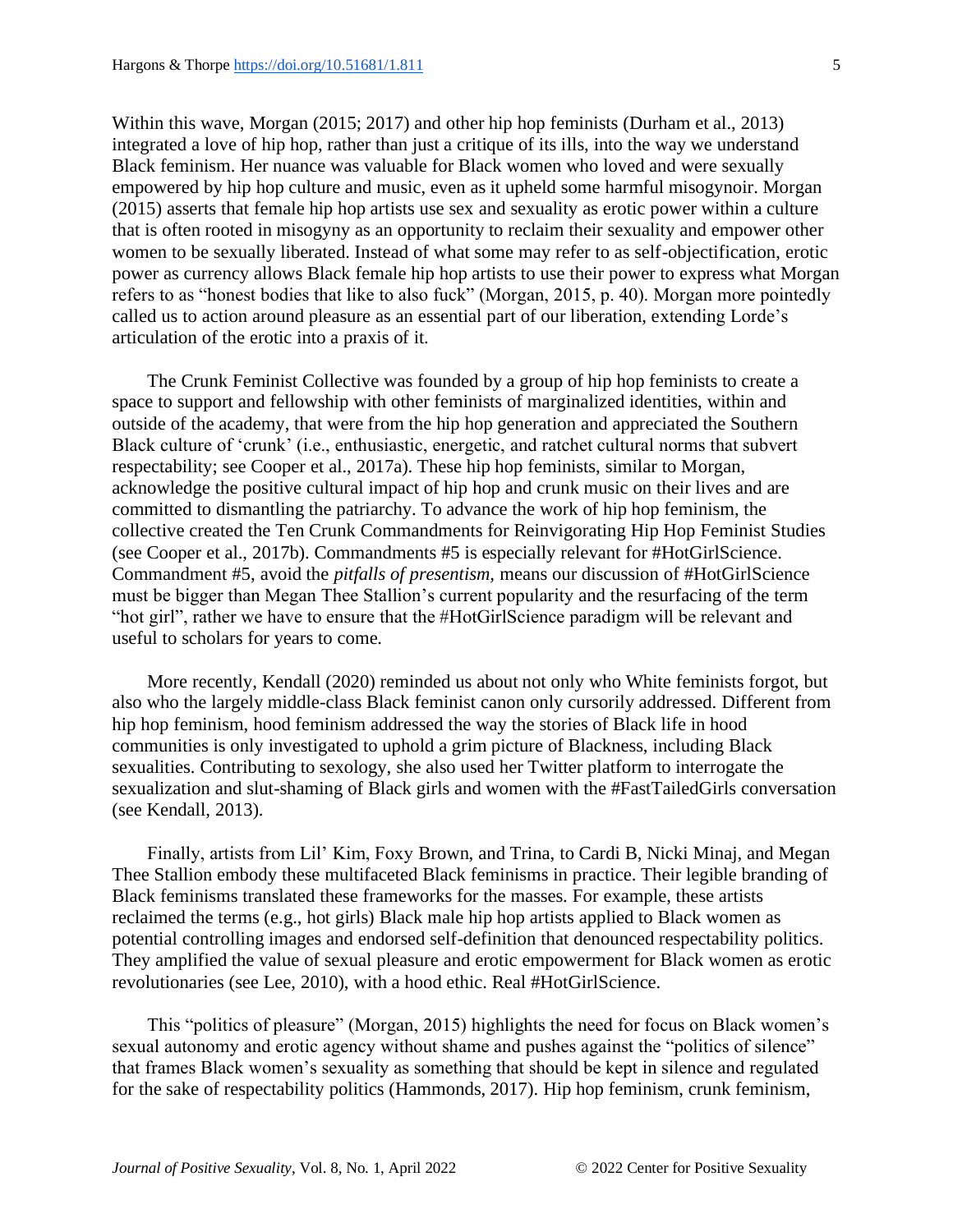and hood feminism are rooted in a politics of pleasure which centers Black women's pleasure experiences, pleasure worthiness, and sexual agency. Ohman (2020) refers to hip hop artists such as those mentioned above as Black pussy theorists. Black pussy theory is "the critical and creative tradition of considering how Black women and their genitalia figure into interlocking discourses of race, gender, and sexuality" (Ohman, 2020, p. 5). Black pussy theory builds upon hip hop feminism by focusing on the way ratchet hip hop (see Ohman, 2020 for definition) allows Black feminist reclamations of pussy through creative sense-making that condemns respectability politics and highlights the endless possibilities of pleasure (Ohman, 2020).

#HotGirlScience encourages researchers to embody their erotic power, through the four criteria below, throughout the scientific process and invite their participants to do the same. It also necessitates dissemination of findings in a way that promotes a politics of pleasure and rejects the politics of silence and respectability by articulating what is most pleasurable (Lomax, 2018). Specifically, #HotGirlScience is the empirical younger sister to hip hop feminism, asking and answering human subjects research questions that hip hop feminism has proposed theoretically. It understands itself as raised by the same ratchet and crunk feminist village and Black feminist foremothers, and it advances the good work of its big sisters beyond scholarship into science.

# **Real #HotGirlScience: Four Criteria**

Four criteria establish whether someone is doing #HotGirlScience. These criteria were translated from Megan Thee Stallion's description of the #HotGirlSummer and applied to the study of sex research with Black samples. The self-proclaimed head Hottie, Hot Girl Meg, says a #HotGirlSummer, "It's just basically about women (and men) being unapologetically them, just having a good-ass time, hyping up your friends, doing you, not giving a damn about what nobody gotta say about it" (Townsend, 2019). She also explicitly stated that a #HotGirlSummer is gender neutral (Townsend, 2019). Below we outline how these sentiments apply to #HotGirlScience as a research paradigm. Then, we transition into how these criteria work alongside the four elements of paradigm.

# *Doing Me, Unapologetically*

This first criterion is aligned with the concept of empowered authenticity. Rather than asking/waiting for permission or bestowed credibility, people using a #HotGirlScience paradigm "do them." Doing me is a disposition, an attitudinal posture of confidence, courage, power, and authenticity. It is an important criterion because permission or credibility may never be bestowed upon people with multiple marginalized identities. For Black women who work in academic settings where Black women's ways of being are extinguished, employing this paradigm is an act of resistance and liberation. Regardless of whether the topics you study are extramurally fundable, outside of the typical scope of your discipline, or cutting edge, this paradigm requires sexologists to ask: "Am I authentic to my values and love ethic, even when the academy scrutinizes Black women's ways of being?"

### *Having Fun (A Good Ass Time)*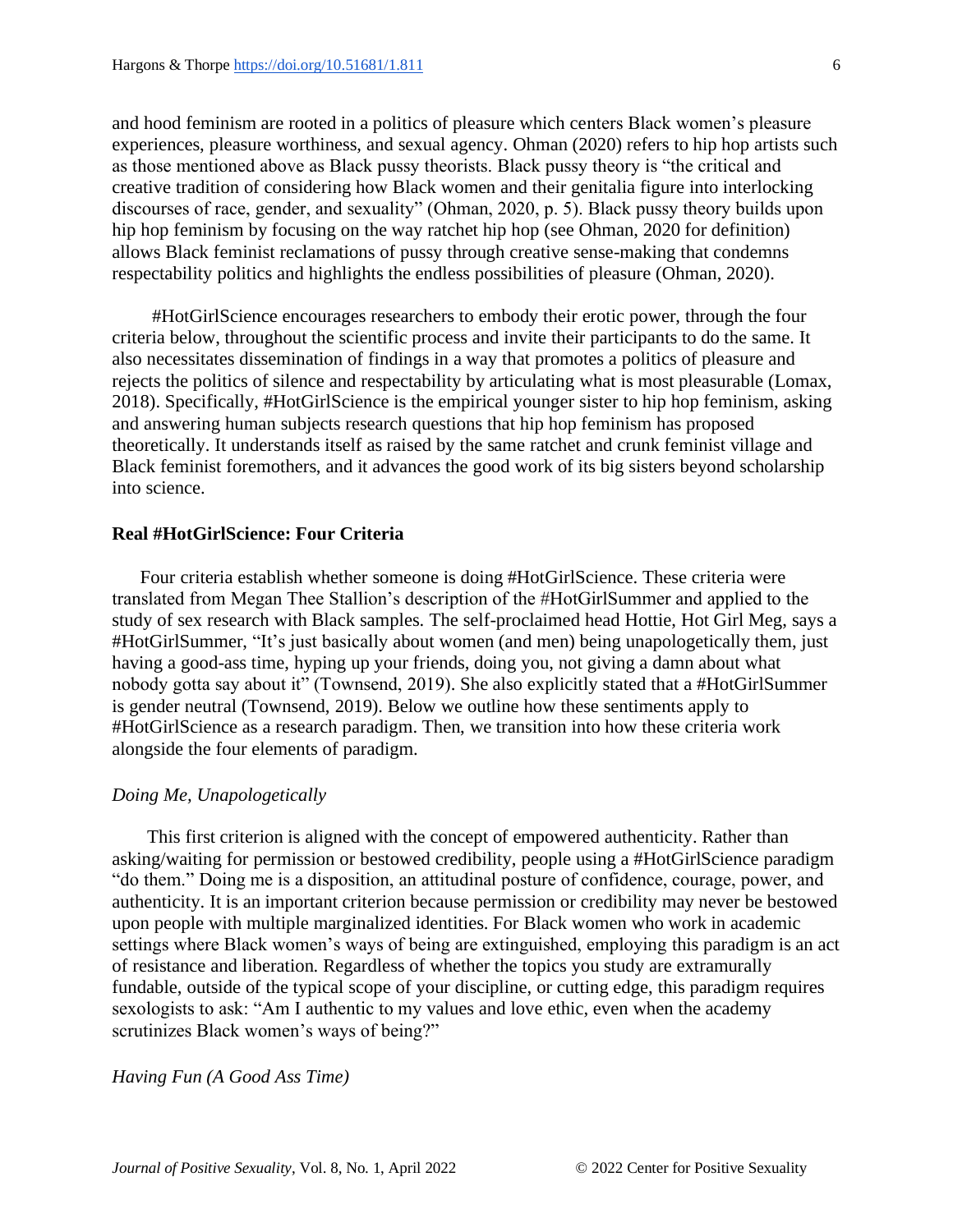For other paradigms (e.g., positivist, critical), science is a serious endeavor. The toxic seriousness (Leaf, 2013) of the academy often perpetuates an absence of fun, but one can conduct rigorous research and still have fun. The #HotGirlScience paradigm requires sexologists to ask: "Does the research process facilitate joy? Are the questions I ask and the products I create fun?" This has implications for the entire research process, from study conceptualization to research design, to dissemination. Even with mundane and potentially grueling tasks such as data entry, data cleaning, and conversations with institutional review boards, listening to good music, engaging the process as a temporarily tedious part of an overall fun project, and doing the work in community can facilitate joy. Along each step, if the researchers conflate rigor with toxic seriousness, rather than intentional attention to important details, it isn't real #HotGirlScience.

# *Sex Positivity*

As a necessary intervention on sex research using marginalized samples, sex-positive frameworks (Williams et al., 2015) balance the deficit-focused narratives often presented (Hargons et al., 2020). This can include deficits that are victim-blaming pointed at the people being studied, as well as deficits that are system-focused that highlight the oppressive forces at the omission of the resilience, strengths, and "good stuff" related to sex. Sex-positive frameworks focus on strengths of marginalized populations to inform their overall well-being, happiness, and their ability to have open and honest communication about sex, including pleasure, across varying social structures (Williams et al., 2015). Jones (2019) argued erasure of good stuff, such as sexual pleasure, was a problem in the field of sexology. She states, "an appropriate and sexually affirming approach [to research] would require that sexual scientists are attentive to pleasure, alongside pain, and do so using an intersectional framework that is also attentive to how race, class and gender shape people's sexual lives and choices" (Jones, 2019, p. 246-24). Under a #HotGirlScience paradigm, sex science would include understudied sexpositive aspects such as passion, desire, good sex, pleasure, orgasms, intimacy, and sexual function among marginalized populations. A question to ask related to this criterion is: "Am I studying and amplifying pleasure and sexual wellness holistically, especially for people who are marginalized?"

# *Hyping Up My Friends*

Black women have created amazing sex scholarship and were among the pioneers in sexology. For example, June Dobbs Butts worked alongside Masters and Johnson (Butts, 2016); however, her work is rarely cited in sexology journals (see Google Scholar for her citation counts). The #CiteBlackWomen (Smith et al., 2021) movement has already begun to address this neglect of Black women's contributions in scholastic circles, and the #HotGirlScience paradigm amplifies their call to action in sexology. We argue that the sexology canon is lacking if it only minimally engages the work of people who are multiply marginalized, specifically Black women. Thus, for this criterion, a question to ask is: "Am I citing Black women, as well as anyone who is a friend to Black people in word and deed?" Both word and deed are imperative here, as the alignment of these two ways of extending friendship to Black people circles back to authenticity as a criterion. If the deeds don't match the words, then it isn't real #HotGirlScience.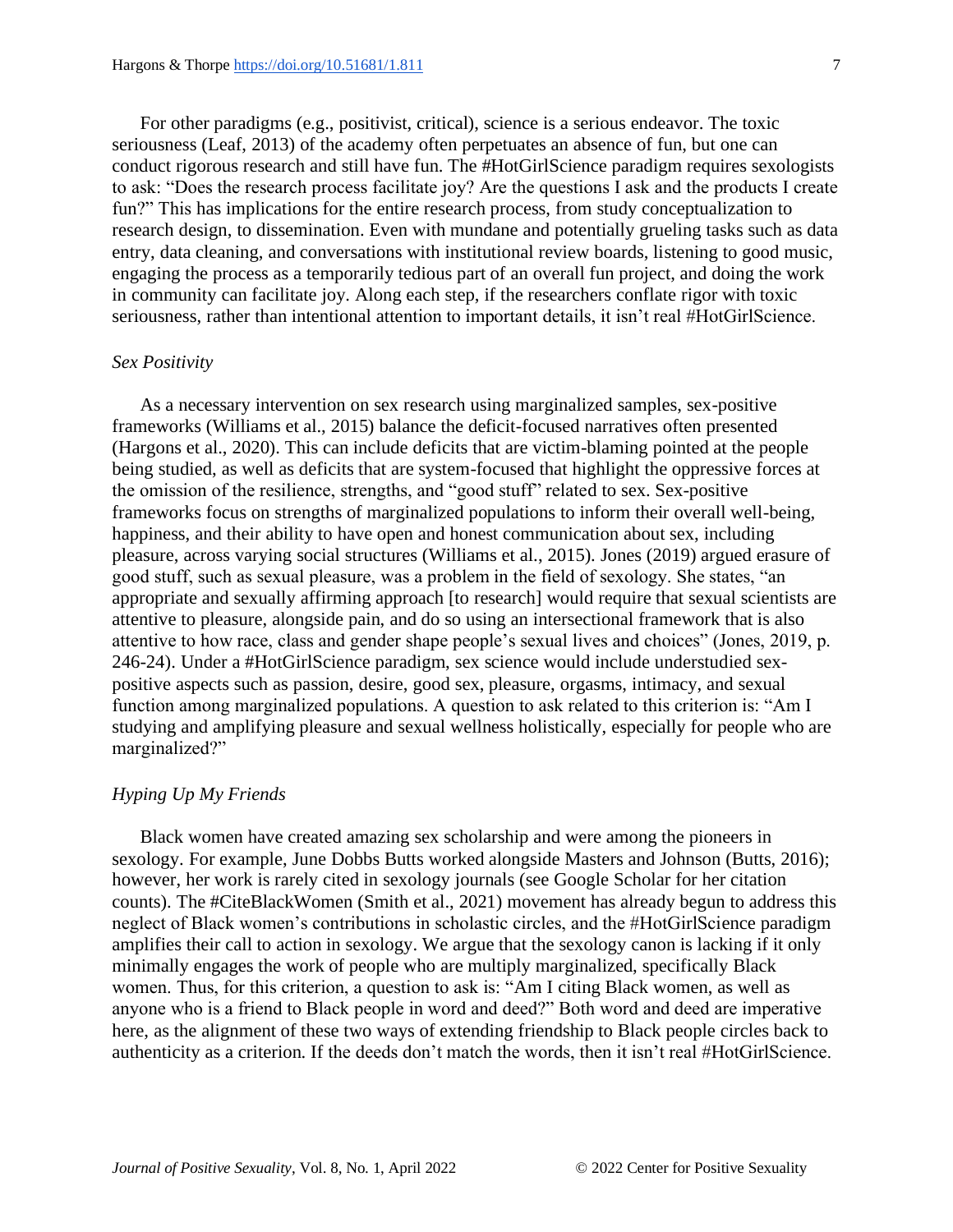#### **Four Elements of a #HotGirlScience Paradigm**

The four elements of a research paradigm provide additional questions and recommendations to guide sex research. They make plain the assumptions under which a research project is being conducted. Below we present an overview of what these can include for #HotGirlScience, although it is outside of the scope of this paper to discuss fully these elements of the paradigm philosophically. For in-depth overviews, see Kivunja and Kuyini (2017) or Ponterotto (2005).

#### *Epistemology*

Epistemology is how we know something and what counts as knowledge. #HotGirlScience upholds both intuitive and authoritative knowledge as its epistemology. This means if your knowledge of a subject is not based on insights or intuition developed as a result of living that experience, you "better ask somebody" who knows. You can have people with that lived experience as participants in your research, but that does not go far enough. You need them as members of the research team to do it justice, otherwise your ability to interpret the value and relevance of the knowledge they've provided will be inadequate at best, and problematic or violent at worst. This epistemology also promotes that all research is intervention, with the goal of active liberation as an outcome of participating in the research process: for sexologists and participants. For members of the  $RISE<sup>2</sup>$  research team (led by Hargons), research team meetings and projects have reportedly been a source of liberation and provided opportunities for team members to be their authentic selves during the research process while centering marginalized voices. The epistemology of #HotGirlScience aligns with Crunk Feminist Commandment #9, *lived realities still matter.*

#### *Ontology*

The ontology, or nature of reality, of the #HotGirlScience paradigm is that reality is shaped by context and the level of power one has – and believes they have – within their contexts. Both power and context are simultaneously shaping reality, and a person's level of critical and liberation consciousness allows them to deploy their internal and external resources to transform reality. For example, as Black women we can identify the context of intersecting oppression that organizes the academy, and we can simultaneously transform these systems in the work we do day to day. In sexology, this means the sex-positive topics we choose to write about and persist in publishing, despite potential biases against the topics that constitute our realities, gradually shape reality in the way we imagine it can be. Both our privileged identities and our internal resources born of marginalization (i.e., cultural values, love, radical hope) allow us to imagine realities that we believe we have the power to manifest.

# *Methodology*

Methodology is the research process, beginning to end, including the steps – methods – one takes for each part of the process. Mixed methods, qualitative, and participatory action research methodologies are aligned with the #HotGirlScience paradigm. These methodologies give the researchers access to the sexual lives of participants in a way that can uncover intuitive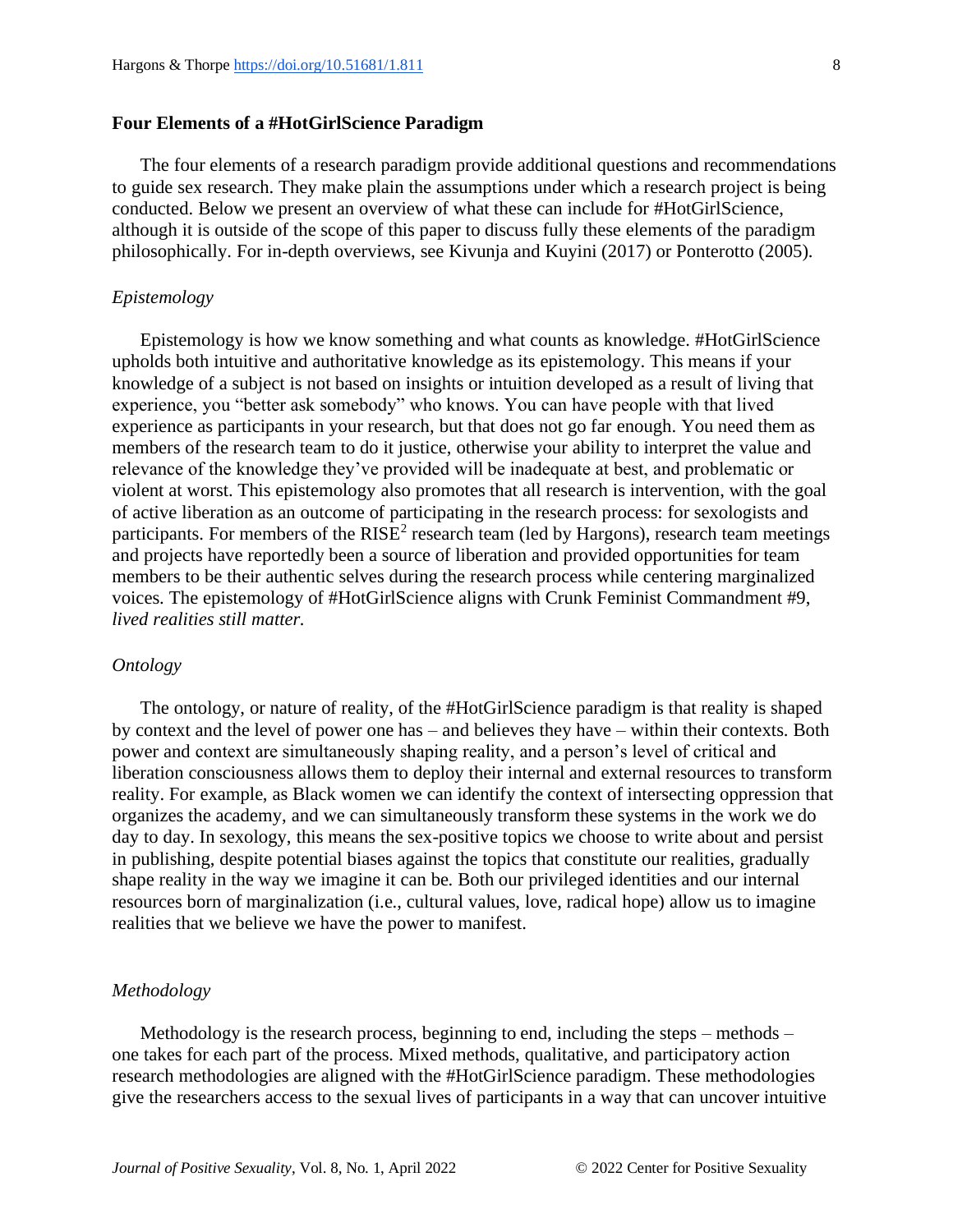and authoritative knowledge. Only #HotGirlScience scholars born and immersed in the sexualities they study can use quantitative methodologies and do them justice, because their interpretation is the only justifiable frame for authenticity, fun, and sex positivity.

#### *Axiology*

The axiology in #HotGirlScience is a love ethic (hooks, 2000) and other values that are born of the integration of Black feminisms. For example, emotions, enthusiasm, care, fun, joy, and pleasure have a central place in #HotGirlScience. "Nothing about us without us" is a part of the code of ethics undergirding this axiology. It puts a stop to the current sexology mainstay of people studying sexualities of marginalized people from a deficit lens to acquire extramural funding when they have no ties to these communities outside of the research project, even if their desire is to do good. It requires the inclusion and citation of Black women and Black queer people, whether they are established academic scholars or not. Further, if the results are not disseminated in accessible, legible ways – if the people studied don't have the results made available to them in ways they understand – it's unethical. Sharing the data and asking the people what questions they want us to ask of it are necessary. Also, it requires the most loving, sexpositive, nuanced interpretation of the research results. This means that even when the results are negative and not sex-positive or liberatory, researchers acknowledge and state the results but interpret them in meaningful and robust ways that reflect the full context of history and politics that inform the outcomes. Researchers, especially those publishing in academic journals, should ask of themselves: "How would participants feel if they read what I wrote about them, their sexualities, and their lived experiences?"

# **Conclusion**

Being a hot girl is more than a way of life. It is a transformational way of creating new knowledge and conducting research. The evolution of the term hot girl over the last 20 years, along with the rise of third wave Black feminism, including hip hop, crunk, and hood feminisms, have the power to transform the narrative of Black sexology to one that is sex-positive, liberating, and pleasure-filled. #HotGirlScience aims to focus on sexual liberation of participants, while also liberating Black women and femme scholars from the toxic seriousness of academia, to foster research that is rooted in love and filled with joy, not obligation and sacrifices to appease funders. We conclude that - with care – this paradigm may be applied to and used by non-Black, but still racially/ethnically marginalized, people too.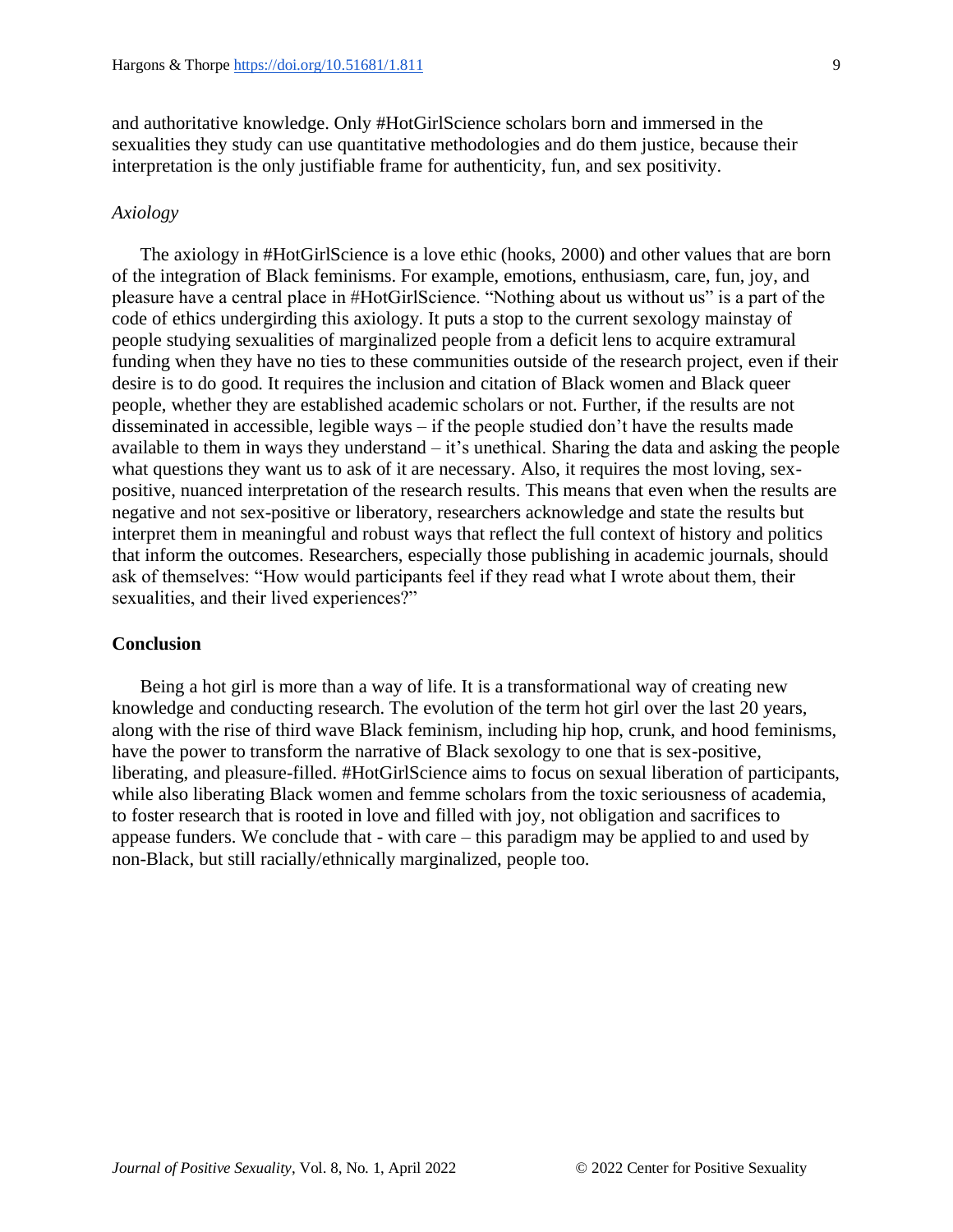#### **References**

- Bowleg, L., del Río-González, A. M., Holt, S. L., Pérez, C., Massie, J. S., Mandell, J. E., & A. Boone, C. (2017). Intersectional epistemologies of ignorance: How behavioral and social science research shapes what we know, think we know, and don't know about US Black men's sexualities. *The Journal of Sex Research*, *54*(4-5), 577-603.
- Butts, J. D. (1977). Inextricable aspects of sex and race. *Contributions in Black Studies, 1*, 52-68. Retrieved from

<https://scholarworks.umass.edu/cibs/vol1/iss1/5>

Butts, J. D. (2016, December 12) *June Dobbs Butts poetry reading July 17, 2016* (Georgia State University Library) [Video] YouTube. [https://www.youtube.com/watch?v=UDchL1Hy0n](https://www.youtube.com/watch?v=UDchL1Hy0nw) [w](https://www.youtube.com/watch?v=UDchL1Hy0nw)

Crenshaw, K. (1991). Mapping the margins: Intersectionality, identity politics, and violence against women of color. *Stanford Law Review*, *43*(6), 1241–1299. <https://doi.org/10.2307/1229039>

Collins, P. H. (2000). *Black feminist thought: knowledge, consciousness, and the politics of empowerment* (2nd edition.). Routledge. <https://doi.org/10.4324/9780203900055>

Collins, P. H. (2004). *Black sexual politics: African Americans, gender, and the new racism*. Routledge[. https://doi.org/10.4324/9780203309506](https://doi.org/10.4324/9780203309506)

Cooper, B. C., Morris, S. M., & Boylorn, R. M. (2017a). *The crunk feminist collection*. The Feminist Press at CUNY.

Cooper, B. C., Durham, A., Morris, S. M., & Raimist, R. (2017b). Ten crunk commandments for reinvigorating hip hop feminist studies. In *The crunk feminist collection*. The Feminist Press at CUNY.

Durham, A., Cooper, B., & Morris, S. (2013). The stage hip-hop feminism built. *Signs: Journal of Women in Culture and Society, 38*(3), pp. 721-737. <https://doi.org/10.1086/668843>

Hammonds, E. M. (2017). *Toward a genealogy of black female sexuality: The problematic of silence*. Routledge.

Hargons, C. N., Dogan, J., Malone, N., Thorpe, S., Mosley, D. V., & Stevens-Watkins, D. (2020). Balancing the sexology scales: A content analysis of Black women's sexuality research. *Culture, health & sexuality*, *23*(9), 1287–1301. <https://doi.org/10.1080/13691058.2020.1776399>

- Harris-Perry, M. V. (2011). *Sister citizen: Shame, stereotypes, and Black women in America*. Yale University Press.
- hooks, bell. (2000). *All about love : New visions* (1st ed.). William Morrow.

Hot Boys (1999) I Need A Hot Girl featuring Big Tymers. [Single]. On *Guerrilla Warfare.* Cash Money Records.

Jennings, K. (2020) City girls, hot girls and the reimaging of Black women in hip hop and digital spaces. *Global Hip Hop Studies. 1*(1), 47-70.

Jones, A. (2019). Sex is not a problem: The erasure of pleasure in sexual science research. *Sexualities*, *22*(4), 643–668. <https://doi.org/10.1177/1363460718760210>

Kendall, M. (2013, December 3) *Of #FastTailedGirls and freedom.* Rewire News Group. [https://rewirenewsgroup.com/article/2013/12/03/o](https://rewirenewsgroup.com/article/2013/12/03/of-fasttailedgirls-and-freedom/) [f-fasttailedgirls-and-freedom/](https://rewirenewsgroup.com/article/2013/12/03/of-fasttailedgirls-and-freedom/)

Kendall, M. (2020). *Hood feminism: Notes from the women that a movement forgot*. Viking.

Kivunja, C., & Kuyini, A. B. (2017). Understanding and applying research paradigms in educational contexts. *International Journal of Higher Education*, *6*(5), 26-41. <https://doi.org/10.5430/ijhe.v6n5p26>

Lassiter, J. M., Dacus, J. D., & Johnson, M. O. (2021). A systematic review of Black American same-sex couples research: Laying the groundwork for culturally-specific research and interventions. *The Journal of Sex Research*.

https://doi.org/10.1080/00224499.2021.1964422 Leaf, C. (2013). *Switch on your brain: The key to peak* 

*happiness, thinking, and health*. Baker Books

Lee, S. (2010). *Erotic revolutionaries: Black women, sexuality, and popular culture*. Government Institutes.

Lomax, T. (2018). Black bodies in ecstasy: Black women, the Black church, and the politics of pleasure: An introduction. *Black Theology*, *16*(3), 189-194.

Lorde, A. (1984). *The uses of the erotic: The erotic as power.* In *Sister outsider: Essays and speeches*. Crossing Press.

Megan The Stallion (2019) Hot Girl Summer featuring Nicki Minaj & Tye Dolla \$ign [Single] 1501 Certified Ent LC under 300 Entertainment

Morgan, J. (2015). Why We Get Off: Moving Towards a Black Feminist Politics of Pleasure. *The Black Scholar*, *45*(4), 36–46. <https://doi.org/10.1080/00064246.2015.1080915>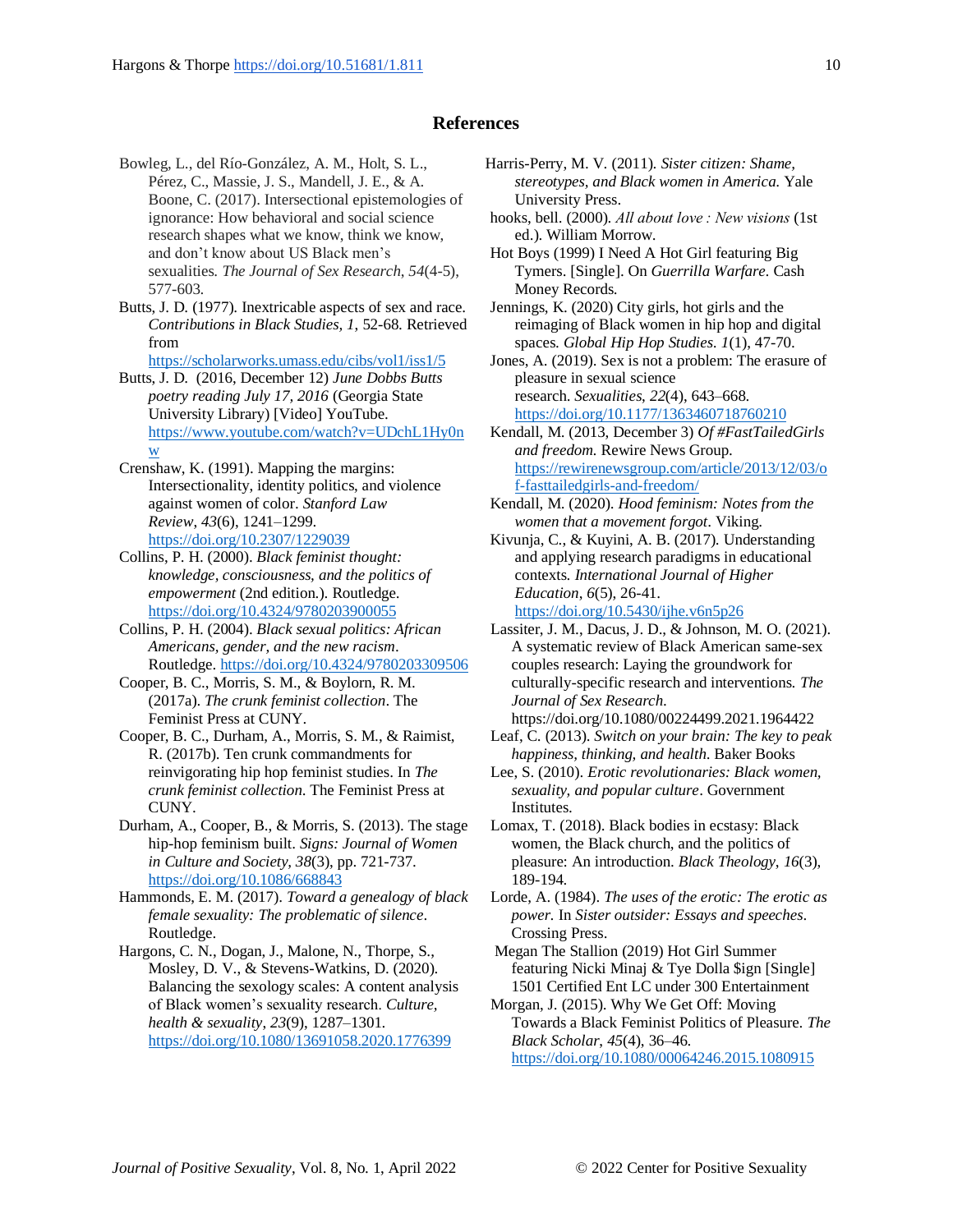Nash, J. C. (2012). Review: Theorizing pleasure: New directions in black feminist studies. *Feminist Studies, 38*(2), 507-515.

Ohman, C. (2020). Undisciplining the Black pussy: Pleasure, Black feminism, and sexuality in Issa Rae's insecure. *The Black Scholar*, *50*(2), 5-15.

Ponterotto, J. G. (2005). Qualitative research in counseling psychology: A primer on research paradigms and philosophy of science. *Journal of Counseling Psychology*, *52*(2), 126–136. <https://doi.org/10.1037/0022-0167.52.2.126>

Smith, C. A., Williams, E. L., Wadud, I. A., Pirtle, W. N., & Cite Black Women Collective. (2021). Cite black women: A critical praxis (a statement). *Feminist Anthropology*. Advanced online publication.

<https://doi.org/10.1002/fea2.12040>

- Thompson, L. B. (2009). *Beyond the Black lady: sexuality and the new African American middle class*. University of Illinois Press.
- Thorpe, S., Dogan, J. N., Townes, A., Malone, N., Jester, J. K., & Hargons, C. N. (2021) Black women's pleasure mapping. *Journal of Black Sexuality and Relationships*, 7(4), 1-23. https://doi.org[/10.1353/bsr.2021.0008](https://doi.org/10.1353/bsr.2021.0008)
- Thorpe, S., Malone, N., Hargons, C. N., Dogan, J. N., & Jester, J. K. (2022) The peak of pleasure: US Southern Black women's definitions and feelings toward pleasure. *Sexuality & Culture*. Advanced online publication. [https://doi.org/10.1007/s12119-](https://doi.org/10.1007/s12119-021-09934-6) [021-09934-6](https://doi.org/10.1007/s12119-021-09934-6)

Townsend. C (2019, June 25) *Megan Thee Stallion says 'hot girl summer' is gender neutral, so get ready to drive the boat.* The Root. [https://www.theroot.com/megan-thee-stallion-says](https://www.theroot.com/megan-thee-stallion-says-hot-girl-summer-is-gender-neut-1835842361)[hot-girl-summer-is-gender-neut-1835842361](https://www.theroot.com/megan-thee-stallion-says-hot-girl-summer-is-gender-neut-1835842361)

- Williams, D. J., Thomas, J. N., Prior, E. E., & Walters, W. (2015). Introducing a multidisciplinary framework of positive sexuality. *Journal of Positive Sexuality*, *1*(1), 6-11.
- Winfrey-Harris, T. (2015). *The sisters are alright: Changing the broken narrative of Black women in America*. Berrett-Koehler Publishers.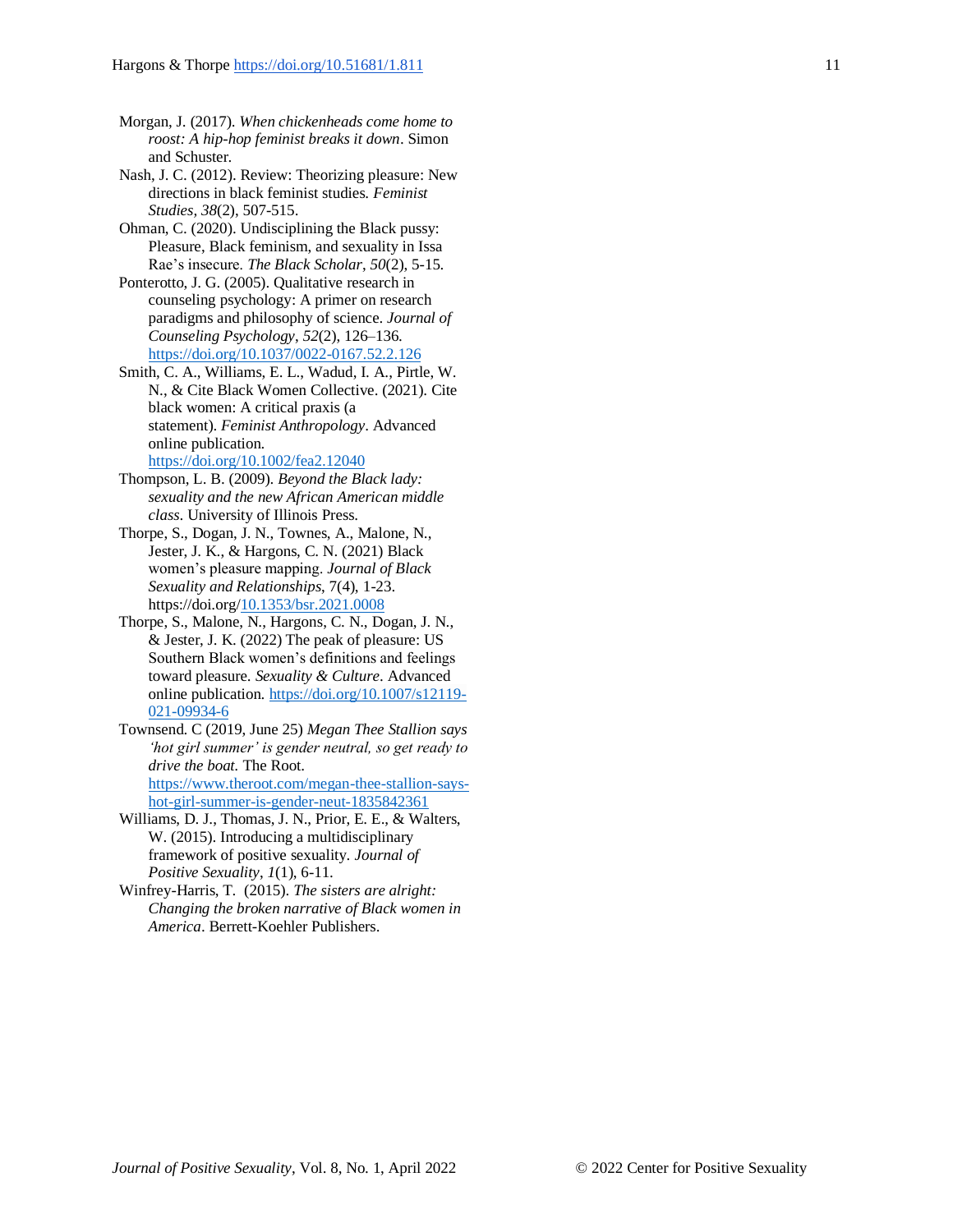# <span id="page-12-0"></span>**Close the Door and Open Your Mind: Advancing Sexual Openness in the Nursing Home**

Priscilla Allen School of Social Work, Louisiana State University (USA)

# **Abstract**

Sexuality does not end when nursing home placement begins, yet nursing home personnel can be restrictive about allowing residents to enjoy sexual intimacy due to a host of reasons, from ageism to fear of litigation. This article discusses how nursing home residents are often discouraged from sexual connection and shares the author's examples of sexual relationships challenged in long-term care. Sexual expression among older adults remains a rich topic to investigate. Literature and recommendations are presented to encourage a productive conversation about the need for more sex-positive nursing home policies and practices. Training to normalize sexual expression in a supportive nursing home environment has been viewed as beneficial to nursing home residents for added quality of life.

#### **Introduction**

American society tends to hold problematic attitudes about sex. Sex is celebrated, so long as it is related to youthful or beautiful adults, or related to our own sexual desires (Allen, 2017). When sex pertains to older people, particularly those with physical, psychological, or cognitive decline, and in a nursing home setting, it often becomes restricted, controlled, or feared (Brassolotto et al., 2020; Engber, 2008; Reingold & Burros, 2004; White, 2010). Sex has multiple physical and psychological benefits for older adults in general, and for nursing home residents in particular, who have reported improved fitness, reduced pain, lower rates of depression, and reduced risk of heart disease (Farnham, 2003). Staff also note that when sex is allowed more freely among residents who are able to make consensual decisions, everyone is happier. Mutually agreed upon physical touch has shown benefits with respect to sleep, depression, anxiety, and loneliness (Sharkey & Lamoreux, 2021).

Older adults in general face a multitude of stereotypes, where dimensions of oppression and discrimination arise, including ageism, lookism, ableism, heterocentrism, and even classism (Gugliucci & Whittington, 2014). They are either ignored as sexual beings, cast as asexual, or conversely, viewed as hypersexual if showing interest in self-pleasure or consensual sex (Tupy et al., 2015, Villar et al., 2020). The reality is that the majority of older adults are still interested in sexual expression (Doll, 2016) with some 26% of persons between the ages of 75 and 85 reporting being sexually active, 20% of couples with at least one person having cognitive loss still active, and the majority wishing they still were (Ballard, 1995; Doll, 2016). Tupy et al. (2015) cited that older adults reported sexual activity and frequency at rates that resembled younger adults' reported activity. Advanced age could be a time where freedom and varied experiences of an array of pleasure-giving and pleasure-seeking behaviors could liberate rather than hinder sexual activity.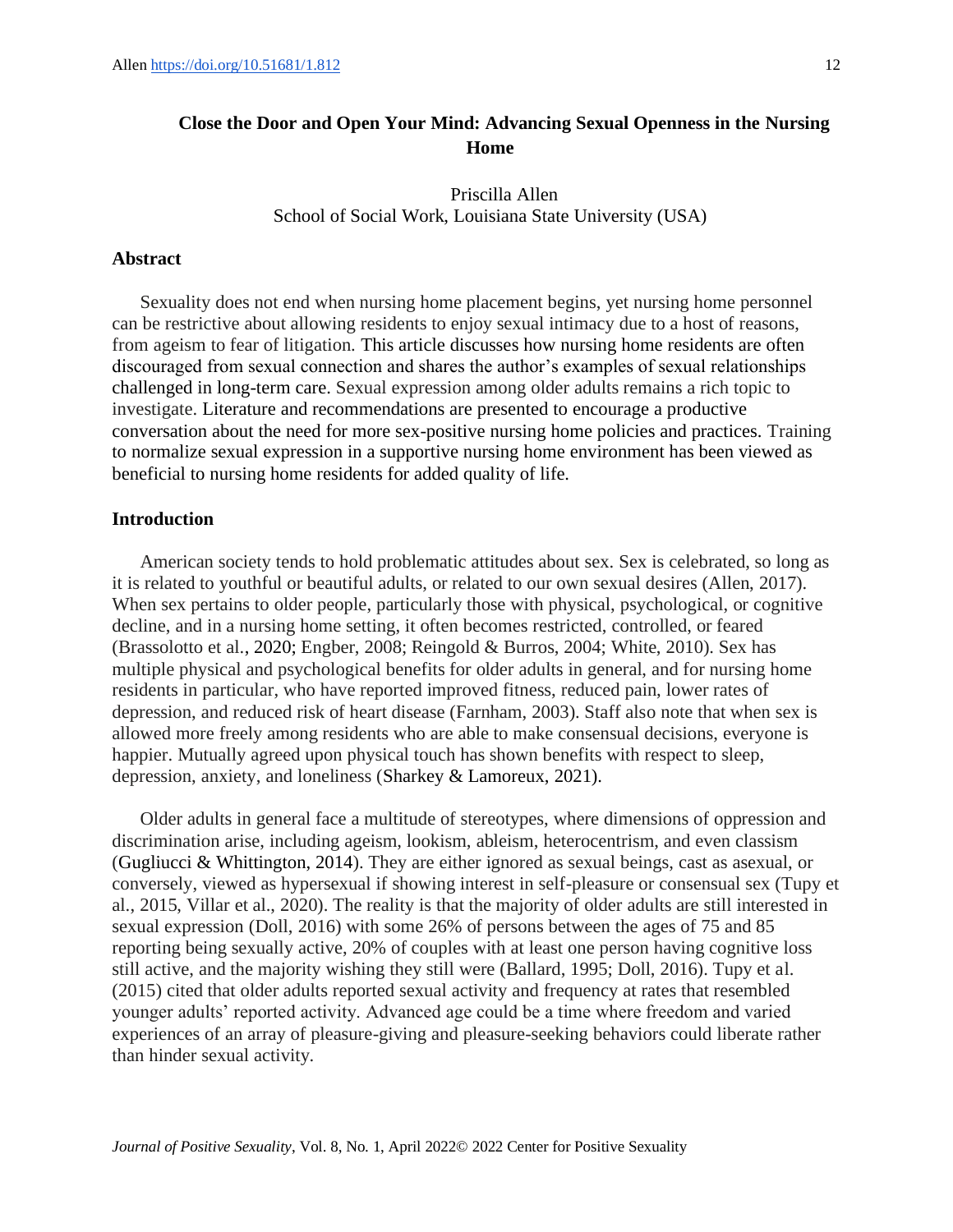Approximately 5% of older adults and persons with disabilities live in the nursing home setting. However, people 65 and older have a 52% likelihood of spending some time in a nursing home in their lifetime (National Center for Health Statistics, 2022). Nursing homes also house persons with disabilities under the age of 65 at nearly 18% (Doll, 2016). Within these settings, rules and restrictions about sexual expression and intimacy abound for all ages despite advocacy efforts to humanize the more than 14,000 facilities serving over 1.4 million residents nationwide (Smye et al., 2020). Some nursing homes actively promote a progressive view of sexuality and have policies on understanding and encouraging psychological and physical intimacy (Dessel & Ramirez, 1995). However, the acceptance of sexual expression largely rests on the pro-sexual philosophy of administrators, nursing, and social work staff (Lindsay, 2010). In 2015, only a quarter of facilities had written policies related to sexual expression, but many said they're working on it (Scott, 2015).

For many, sexual expression in the nursing home can sound like a punchline to a joke, and often is*.* Nursing home staff can find it anywhere from disgusting to disruptive to find their residents interested in reading, viewing, or accessing sexually explicit materials to provide release or to continue with what many have done in private for decades (Brassolotto et al., 2020). Sexuality is often taboo, particularly for older generations who were taught to keep such matters private or to avoid urgings altogether, and it can prove uncomfortable for children to hear about mom or dad feeling soothed by closeness with another partner, or mom or dad wishing to masturbate or acquire items used for self- or mutual pleasure, or their relative turning to samesex experiences when the family views them as strictly heterosexual. Some residents shared that it is too dicey to try to have a relationship with everyone knowing the details of their business, so it is better to escape romantically into a book (Brassolotto et al., 2020).

#### **Uncomfortable Topic for Most Workers: Sexuality of Nursing Home Residents**

Despite staff reporting that sexual activities are commonplace in their nursing homes, most nursing home staff remain largely uncomfortable with it, calling it a challenge (Scott, 2015). Eighty percent of facilities polled reported that there have been sexual relationships or activities occurring regularly, but agree that sexual expression poses problems (Fairchild et al., 1996). Seventy percent of Directors of Nursing have reported discomfort with addressing the issue of sex in the nursing home (Roach, 2004). Personnel in nursing homes report that it can be easier to restrict sexual activity than to allow it, because providing accommodations is considered more complicated and time consuming (Brassolotto et al., 2020). Such efforts to discourage sexuality are detrimental not only to residents, but also to the overall functioning of the nursing home team due to power struggles and overriding resident rights (Lester et al., 2015).

Social workers and social service designees (persons occupying the social work role without a degree) are often the key agents to uphold resident rights in nursing homes, but the majority say they need more training. Only about a third of the nation's nursing home social service staff possess social work degrees and licensure, despite urgings from the professional, academic, and advocacy community (Bern-Klug et al., 2021). The majority of social service directors in Bern-Klug and Cordes' (2021) study reported a moderate or strong interest in training related to sexual intimacy in the nursing home.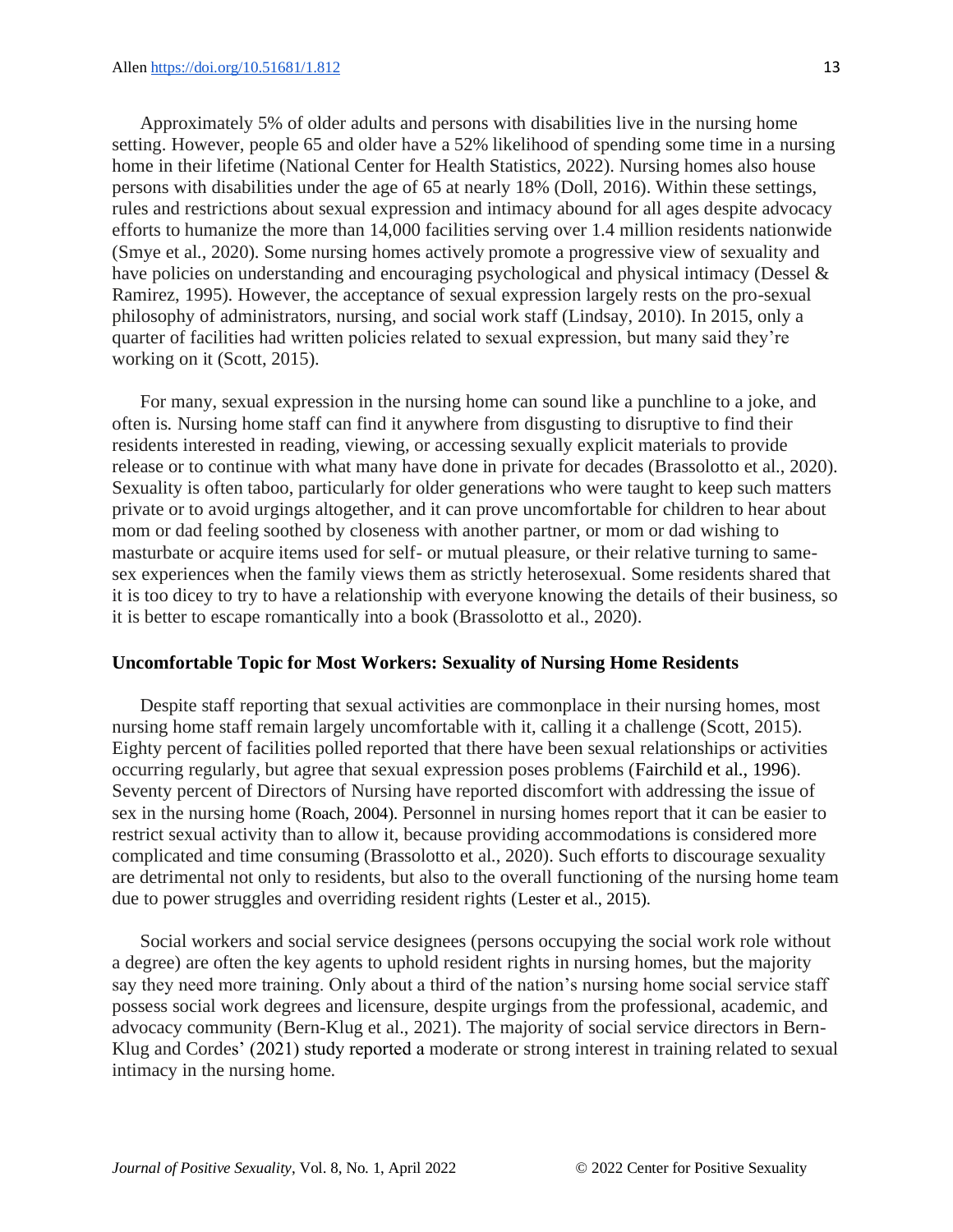Demonstrating this interest, several nursing home social service staff openly shared ideas during a workshop in Louisiana on strategies to create meaningful opportunities for sexual pleasure/rights among their residents, including purchasing pornographic material or vibrators for residents, designating rooms for intimacy in the facility, and sharing cases including methods to help position a resident with paralysis to experience oral sex with her partner (Allen, 2019). Others shared how residents have been exploited or *catfished* (fallen prey to a person who presents as another often for the purpose of a scam) when seeking out online suitors or sexual outlets. Also discussed was finding ways to keep residents who had lost sexual inhibitions safe and private rather than being restricted or ridiculed.

#### **Examples of How Residents are Discouraged from Sexual Connection**

Years ago, as a social worker in a rural, religious-affiliated 120 bed facility, I heard the nursing staff laughing about a married couple desiring a private visit so they could be intimate. The Director of Nursing sarcastically suggested that the couple should use my office, "where they could have sex on my glass top desk." The couple had been married over 65 years, and desired to be together in the comfort and familiarity of each other's arms with the opportunity for privacy – often a scarce commodity in nursing homes. This case became subject to care planning scrutiny: it's dangerous, they could fall, perhaps the community-living husband is exploiting the institutionalized wife. In the end, we found a way to accommodate the couple, and they were grateful for it. Handling the request humanely rather than sarcastically made the difference between frustration and satisfaction.

An example from another facility was related to a same-sex couple who fell in love. The problem was that one of the women (wealthy – with a very powerful attorney son) was viewed by her family as strictly heterosexual, tricked into the relationship by the lesbian, whose care was covered by Medicaid. The perception from family and some staff was that the woman with lesser means was manipulating the richer woman and exacerbating her cognitive decline. However, the evidence showed that the restrictions—including physical removal from each other—on their togetherness made everything worse for both. The case made it all the way to the state Ombudsman who encouraged the relationship so long as the two were interested and able to express their interest. Despite this recommendation, the son overrode the decision and, on my (social service director's) day off, the staff under the direction of the Director of Nursing moved the residents to opposite sides of the facility, making the journey in a self-propelled wheelchair more difficult and giving more people the opportunity to intercept and turn them around. Both residents declined and died within the year. This example underscores what the existing scholarship has already established—heterocentrism, classism, ageism, and ableism abound in the nursing home setting and have adverse effects for the residents (Aguilar, 2017).

# **Overriding Rights, Leaving Sex Out of the Standards**

Nursing homes are known as some of the most regulated enterprises in the United States with everything from fluid intake, type of restraints, wound care, and activities, as well as the right to complain without retaliation, as part of the mandates. Nursing homes have historically been places where "assembly line" type of medical oversight, bathing, dressing, eating, is often paired with a population that has historically been marginalized, stereotyped, abused, and ignored.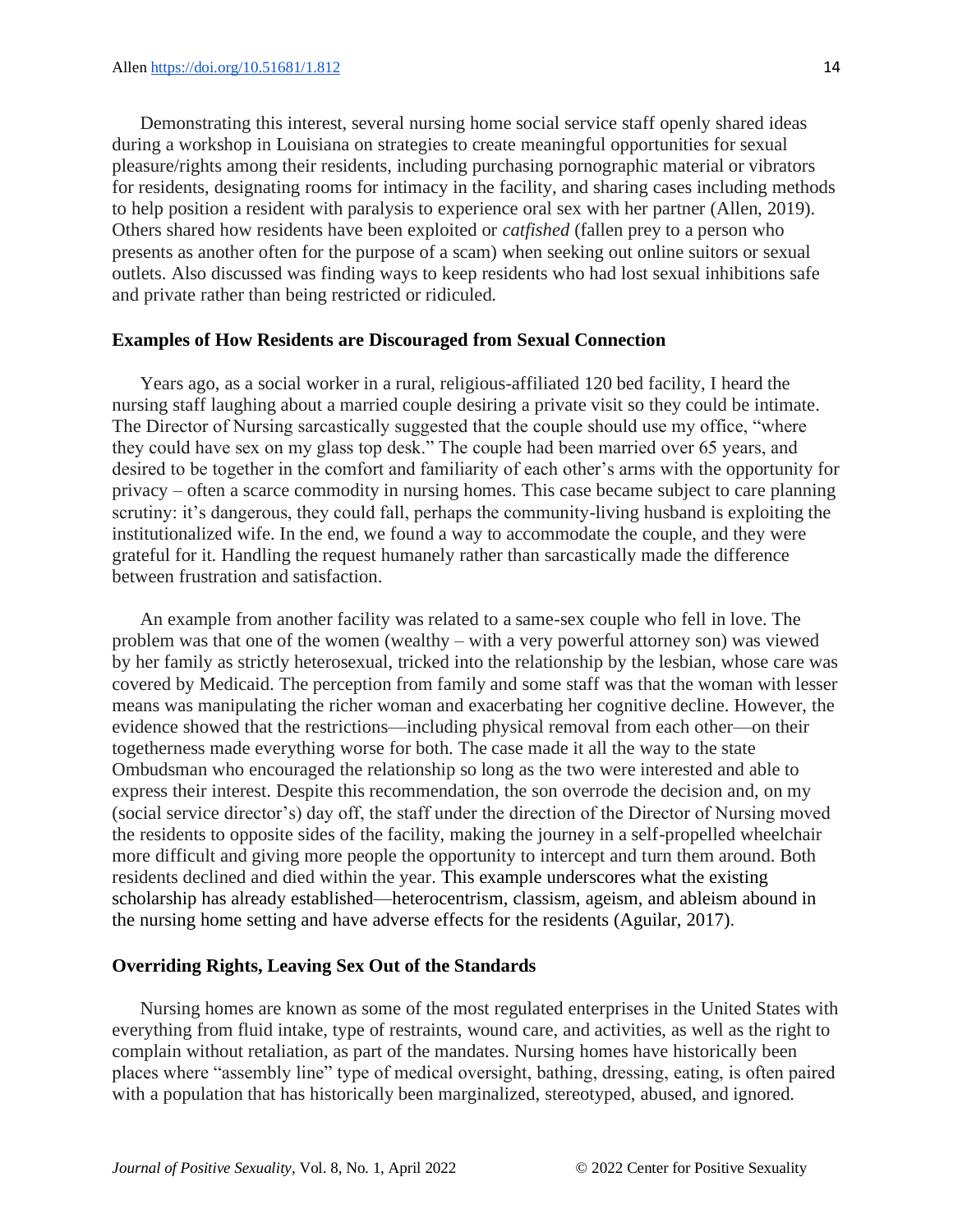There remains a dehumanization of sorts in facilities that lack understanding of the benefits of sex. Restricting pleasure can be the ultimate rule of control and is common in institutional settings such as nursing homes. Nursing homes have been said to be even more restrictive about sexual freedom than prisons (Pillemer & Moore, 1990).

After advocates in long term care demonstrated that little was done to personalize resident care, changes were made to nursing home standards in 1986 under the Omnibus Budget Reconciliation Act (OBRA) to better document residents' choices, such as desire to return home, optimize socialization, and provide more complete mental health assessments. Yet no specific attention was given related to sexual expression or sexual rights. Society often wants to keep the door closed on the unhealthy conditions in long term care facilities, places that tend to be viewed as undesirable settings to live in. Violating residents' right to sexual intimacy not only hinders individual expression, but also reinforces the belief that older people should not be seen, heard, or enjoy their own, or others' bodies. Research has recently documented the condition of skin hunger, or touch starvation that is especially felt when people are only touched or approached for reasons of routine care, or not touched at all; cortisol levels and stress increase when there is a touching void, and enjoyable touch releases endorphins and lowers stress (Sharkey & Lamoroux, 2021).

Expressions of sexual intimacy can be additionally complicated for nursing home residents with dementia. The degree to which severe cognitive impairment limits the ability to consent may be lower than some may expect, and there is a notable range. Although more than half of nursing home residents have some cognitive decline, approximately 38% of the nursing home population have no cognitive impairment (Doll, 2016). Moderate cognitive impairment stands at approximately 26% of all nursing home residents, with approximately 36% having severe cognitive impairment (U.S. Department of Health and Human Services (DHHS), 2015). Beyond cognitive decline, threats to enjoying sexual intimacy loom, such as staff resistance, fear of litigation, sheer discomfort due to lack of training – not to mention the privacy limitations in nearly every nursing home. While sexual urge and sexual regularity may wane with age, the desire for sex and sexual expression do not. Irrespective of a person's age or cognitive status, diagnosis, medication, the stress of being deprived of natural sexual opportunities may even heighten sexual urges or interest (Bauer et al., 2012; Engber, 2008).

All nursing home residents have plans of care established by an interdisciplinary team (nursing, recreation, social work, therapies, physicians, dieticians) to optimize wellbeing throughout the nursing home stay. Psychosocial needs are the domain of the social service personnel and defined as the thoughts, behaviors, feelings, social connections, that influence, enhance, or hinder the impact of physical and emotional functioning (Roberts et al., 2020). Sexual expression falls squarely in the psychosocial realm, but is largely neglected (Smye et al., 2020). Care planning related to sexual activity, interest, or expression is usually reserved for residents who are deemed to have a pathology, problem, or fixation on sex rather than those who show an interest in healthy sexual activity (Bowen & Zimmerman, 2009; Engber, 2008; Smye et al., 2020). Care planning for sexual activity – either individual or partnered, is far more likely to relate to a reduction of "sexual inappropriateness," which is largely operationalized by staff (Aguilar, 2017). Sexual consent becomes complicated when the resident has memory or judgment impairment linked to their diagnosis, but there are still methods to assess if consent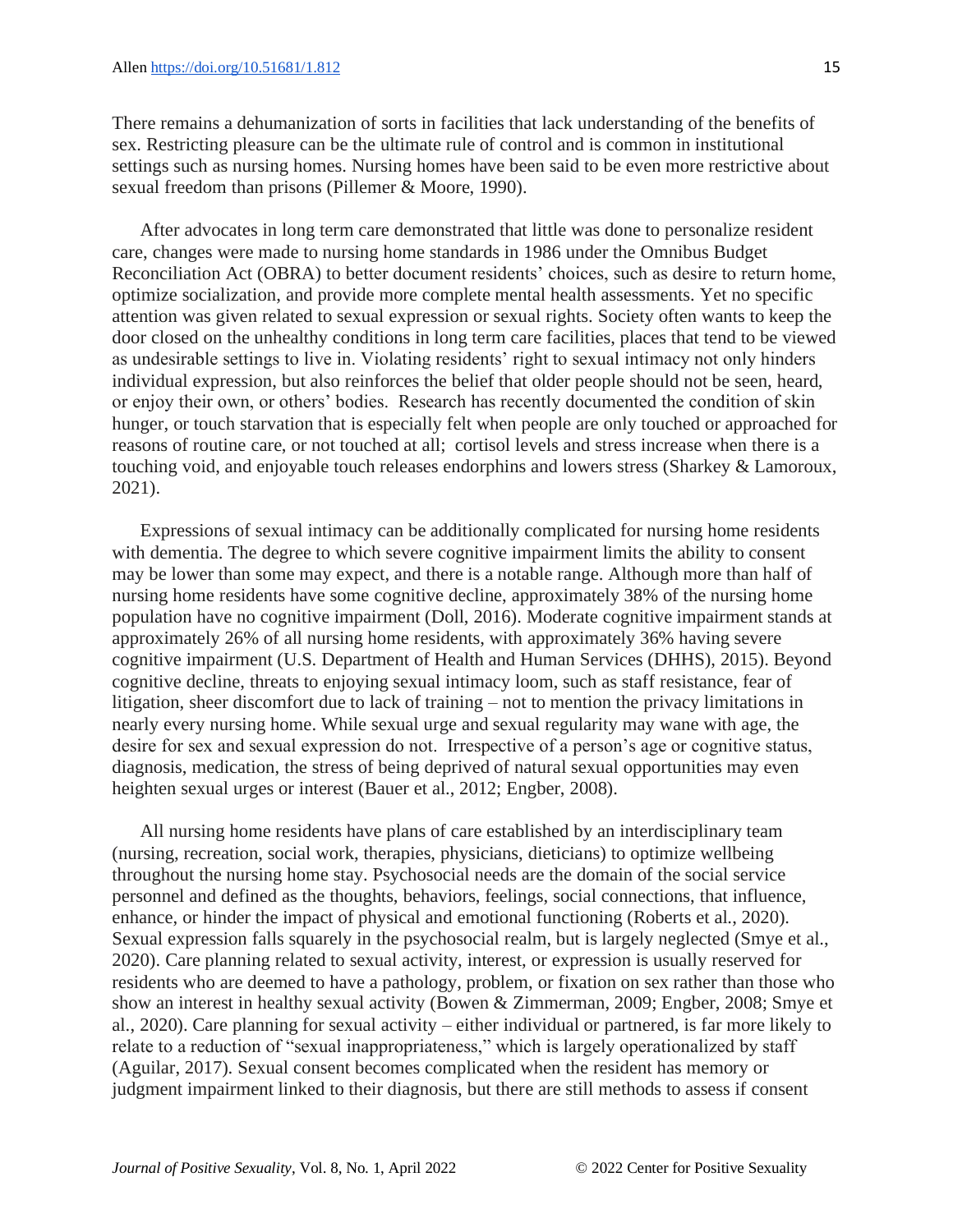between two parties is present (Smye et al., 2020; Snow et al., 2018). In short, within nursing homes—places for short- and long-term stays, whether for rehabilitation or chronic convalescent care—a host of subjective interpretation is adopted when determining whether a nursing home resident is able to participate in consensual sex. It may be easier to restrict sexual expression than to allow it, particularly with environmental limits such as the majority of all nursing home residents living in semi-private/shared rooms. Maslow (1943) who established a Hierarchy of Human Needs famously spoke of sex as being as fundamental to human functioning as breathing or sleep, even more essential than shelter. Yet it seems once an older adult has shelter and care by way of a nursing home, sex is voided as a necessity of life (Brassolotto, 2020). Sexual health is related to overall health, and those who are sexually active either individually or with others are happier than those who have had limits imposed on them (Hinchliff, 2016). The benefits of sexual activity are established and include improved heart functioning, lower blood pressure, calorie burning, reduced stroke risk, improved sleep, muscle strengthening, connectivity with others, and psychological wellbeing (Farnham, 2003; Rogers, 2018; Sharkey & Lamaroux, 2021). Given what we know, is the culture of nursing homes hindering health by restricting sexual openness among its residents?

Fairchild et al. (1996) examined nursing homes and feelings about sexuality in the late 90's as did Cooper a decade earlier (1981), finding an abundant array of limitations and restrictions. Current literature promotes sexual expression education (Bell et al., 2010; Bern-Klug & Cordes, 2021). New York is often a forerunner of advancement when it comes to both measuring perceptions and advancing options. In 2002, NY set new standards for sexuality in nursing homes, but that progressive stance is not shared nationwide (Aguilar, 2017). Engber (2008) wrote on "*naughty nursing homes"* bringing up the reality that it's time to change practices toward sexual acceptance among nursing homes, and some facilities already have, but far too few.

#### **Conclusion/Implications**

Institutions are representations of the broader society, and while nursing home care may be improving, sexual expression policies and educational needs for staff remain neglected in the majority of U.S. facilities (Aguilar, 2017). Education and revised policies are needed to understand and debunk myths related to sexuality, including the intersectionality of age and ability, to provide nursing home residents with the right to engage in sexual intimacy across the life course (Aizenberg & Weizman, 2002; Bern-Klug & Cordes, 2021; Engber, 2008; White, 2010).

The time is overdue to urge people working with nursing home residents to examine their own views on sexual expression among the nation's nursing home residents, and in broader society. Policies and practices should favor support for optimal life fulfillment rather than imposing restrictions based on a vague notion of "safety" (Lindsay, 2010).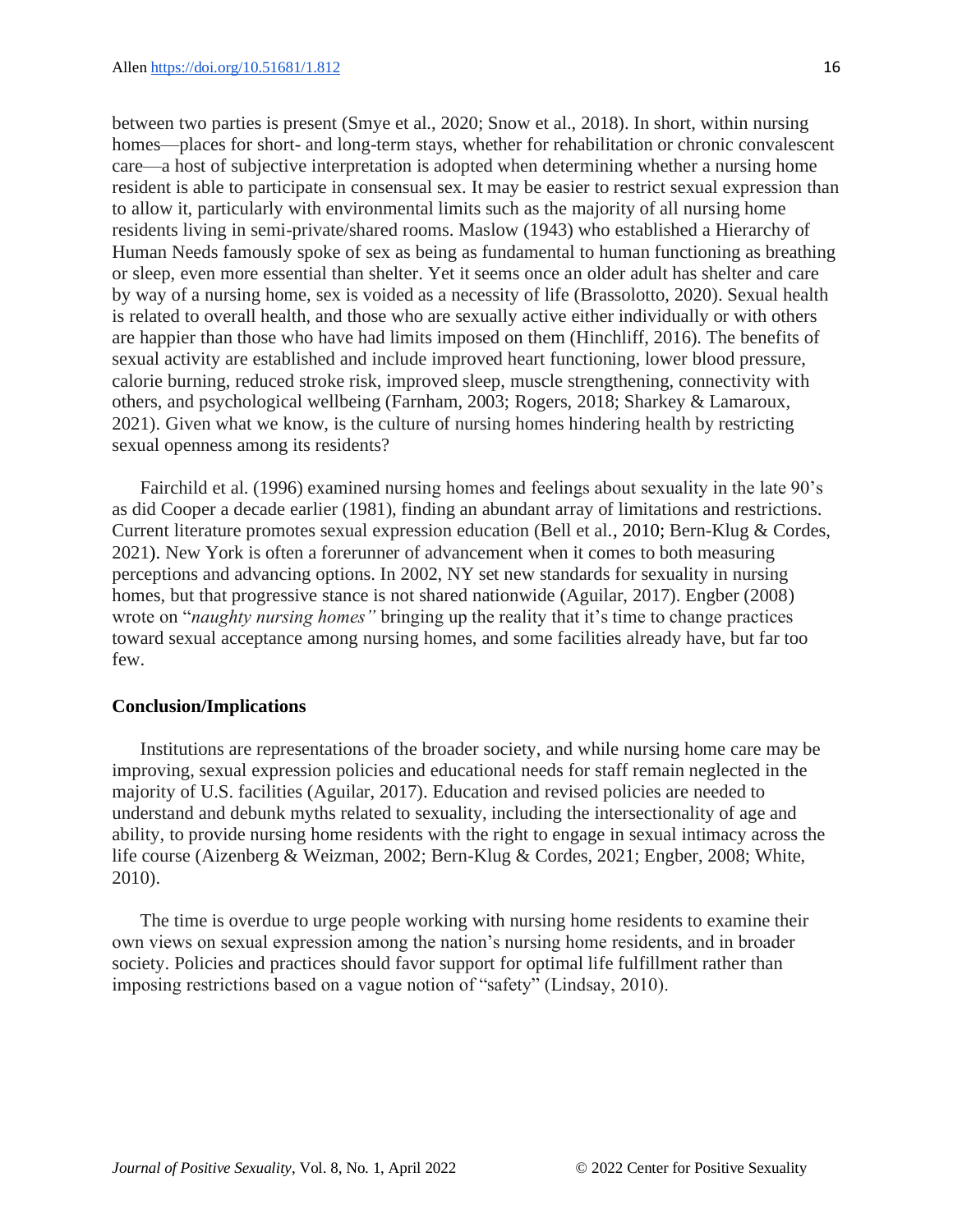To reduce the stigma of sexual expression in the nursing home, it is recommended:

- To normalize sexuality in older adults to allow open sharing among residents and their loved ones on relationships and desires and to incorporate such wishes in care planning.
- Interview residents who can share their feelings about sex, and include the discussion during admission and at designated care planning assessments.
- Talk candidly to families. Draft and discuss policies on sexual expression.
- Talk candidly with staff. Allow sharing sessions with facilitators who are competent and comfortable with human sexuality and the populations in their facilities. Brainstorm challenges, celebrate successes.
- Share best practices of nursing homes using a pro-health, pro-sex perspective encouraging nursing home staff to collaborate in confidential settings where problemsolving can be discussed.

A pro-sexual perspective, developed through the collaborative efforts of staff, families, and especially residents themselves, will lead to healthier and happier nursing home residents and workers.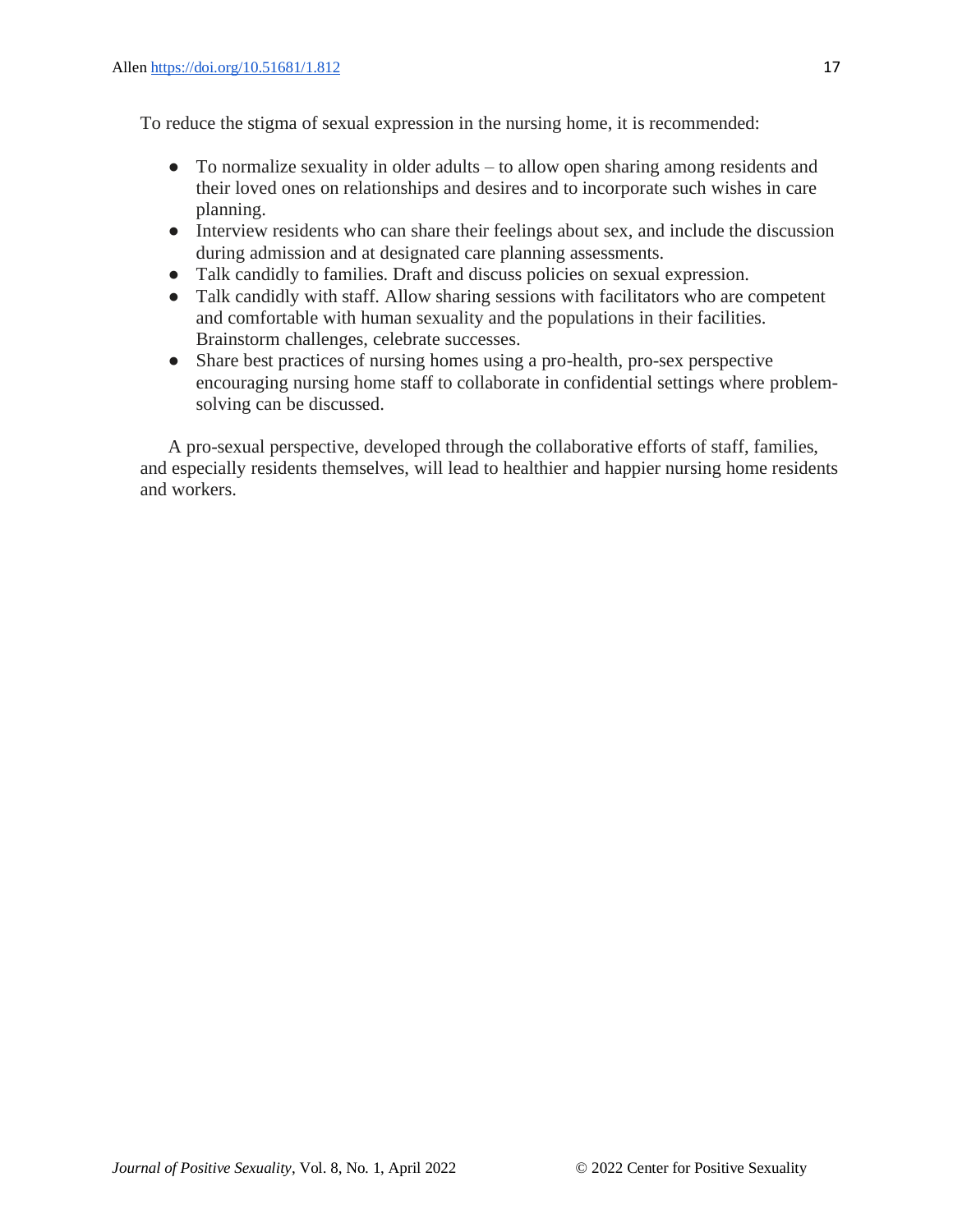#### **References**

- Aguilar, R. A. (2017). Sexual expression of nursing home residents: Systematic review of the literature. *Journal of Nursing Scholarship, 49*(5), 470-477. [https://doi](https://doi-org.libezp.lib.lsu.edu/10.1111/jnu.12315)[org.libezp.lib.lsu.edu/10.1111/jnu.12315](https://doi-org.libezp.lib.lsu.edu/10.1111/jnu.12315)
- Aizenberg, D., Weizman, A., & Barak, Y. (2002). Attitudes toward sexuality among nursing home residents. *Sexuality & Disability, 20*(3), 185- 189.

[https://doi.org.libezp.lib.lsu.edu/10.1023/A:102](https://doi.org.libezp.lib.lsu.edu/10.1023/A:1021445832294) [1445832294](https://doi.org.libezp.lib.lsu.edu/10.1023/A:1021445832294)

- Allen, J. (2017, April 14). America's sexual hypocrisy addiction. *Daily Beast.* [America's](https://www.thedailybeast.com/americas-sexual-hypocrisy-addiction)  [Sexual Hypocrisy Addiction](https://www.thedailybeast.com/americas-sexual-hypocrisy-addiction)  [\(thedailybeast.com\)](https://www.thedailybeast.com/americas-sexual-hypocrisy-addiction)
- Allen, P. (2019). *Myths and realities of sex and aging – lessons from the units, in the open and behind closed doors* [Workshop Session]. Louisiana Nursing Home Association Annual Social Service Directors Workshop, June, 2019. Baton Rouge, LA, United States.
- Ballard, E. L. (1995). Attitudes, myths, and realities: Helping family and professional caregivers cope with sexuality in the Alzheimer's patient. *Sexuality & Disability, 13*(3), 255-270. <https://doi.org/10.1007/BF02590071>
- Bauer, M., Fetherstonhaugh, D., Tarzia, L., R. Nay, Wellmen, D., & Beattie, E. (2012). 'I always look under the bed for a man'. Needs and barriers to the expression of sexuality in residential aged care: The views of residents with and without dementia. *Psychology and Sexuality*, *4*(3), 296-309. <https://doi.org/10.1080/19419899.2012.713869>
- Bell, S. A., Bern-Klug, M., Kramer, K. W. O., & Saunders, J. B. (2010). Most nursing home social service directors lack training in working with lesbian, gay, and bisexual residents. *Social Work in Health Care*, *49*(9), 814-831. <https://doi.org/10.1080/00981389.2010.494561>
- Bern-Klug, M., & Cordes, E. (2021). Dementia tops training needs of nursing home social services directors; Discharge responsibilities are common core functions of the department. *Journal of Gerontological Social Work, 64*(7), 758-774.
- Bern-Klug, M., Smith, K. M., Roberts, A. R., Kusmal, N., Gammonley, D., Hector, P., Simons, K., Galambos, C., Bonifas, R. P., Herman, C., Downes, D., Munn, J. C., Rudderham, G., Cordes, E. A., & Connolly, R. (2021). About a third of nursing home social services directors have earned a social work

degree and license. *Journal of Gerontological Social Work, 64*(7), 699-720. [https://doi.org/10.1080/01634372.2021.189159](https://doi.org/10.1080/01634372.2021.1891594) [4](https://doi.org/10.1080/01634372.2021.1891594)

- Bowen, S. E., & Zimmerman, S. (2009). Understanding and improving psychosocial services in long-term care. *Health Care Financing Review*, *30*(2), 1-4. [https://www.ncbi.nlm.nih.gov/pmc/articles/PM](https://www.ncbi.nlm.nih.gov/pmc/articles/PMC4195055/pdf/hcfr-30-02-001.pdf) [C4195055/pdf/hcfr-30-02-001.pdf](https://www.ncbi.nlm.nih.gov/pmc/articles/PMC4195055/pdf/hcfr-30-02-001.pdf)
- Brassolotto, J., Howard, L. & Manduca-Barone, A. (2020). "If you do not find the world tasty and sexy, you are out of touch with the most important things in life": Resident and family member perspectives on sexual expression in continuing care. *Journal of Aging Studies, 53*, 100849.

<https://doi.org/10.1016/j.jaging.2020.100849>

- Cooper, T. M. (1981). Reactions of staff to sexuality of nursing home patients. *Social Work*, *26*(6), 506-509. <https://doi.org/10.1093/sw/26.6.506>
- Dessel, R., & Ramirez, M. (1995). *Policies and procedures concerning sexual expression at theHebrew Home at Riverdale.* The Hebrew Home at Riverdale.

[https://www.basicknowledge101.com/pdf/healt](https://www.basicknowledge101.com/pdf/health/sexualexpressionpolicy.pdf) [h/sexualexpressionpolicy.pdf](https://www.basicknowledge101.com/pdf/health/sexualexpressionpolicy.pdf)

- Doll, G. (2016). Dementia and consent for sex reconsidered. *NAELA Journal*, *12*(2), 133-144. [https://doi.org/10.1080/01634372.2021.192053](https://doi.org/10.1080/01634372.2021.1920538) [8](https://doi.org/10.1080/01634372.2021.1920538)
- Engber, D. (2008, September 9). Naughty nursing homes: Is it time to let the elderly have more sex? *Slate*[. https://slate.com/news-and](https://slate.com/news-and-politics/2008/09/should-we-encourage-the-elderly-to-have-more-sex-in-nursing-homes.html)[politics/2008/09/should-we-encourage-the](https://slate.com/news-and-politics/2008/09/should-we-encourage-the-elderly-to-have-more-sex-in-nursing-homes.html)[elderly-to-have-more-sex-in-nursing](https://slate.com/news-and-politics/2008/09/should-we-encourage-the-elderly-to-have-more-sex-in-nursing-homes.html)[homes.html](https://slate.com/news-and-politics/2008/09/should-we-encourage-the-elderly-to-have-more-sex-in-nursing-homes.html)
- Fairchild, S. K., Carrino, G. E., & Ramirez, M. (1996). Social workers' perceptions of staff attitudes toward resident sexuality in a random sample of New York state nursing homes: *Journal of Gerontological Social Work*, *26*(1/2), 153–169[. https://doi](https://doi-org.libezp.lib.lsu.edu/10.1300/J083V26N01_10)[org.libezp.lib.lsu.edu/10.1300/J083V26N01\\_1](https://doi-org.libezp.lib.lsu.edu/10.1300/J083V26N01_10)  $\overline{0}$  $\overline{0}$  $\overline{0}$
- Farnham, A. (2003, October 3). Is sex necessary? *Forbes*. [https://www.forbes.com/2003/10/08/cz\\_af\\_100](https://www.forbes.com/2003/10/08/cz_af_1008health.html?sh=336fda8b1944)

[8health.html?sh=336fda8b1944](https://www.forbes.com/2003/10/08/cz_af_1008health.html?sh=336fda8b1944)

Gugliucci, M. R., & Whittington, F. J. (2014). Nursing home living: The complexities and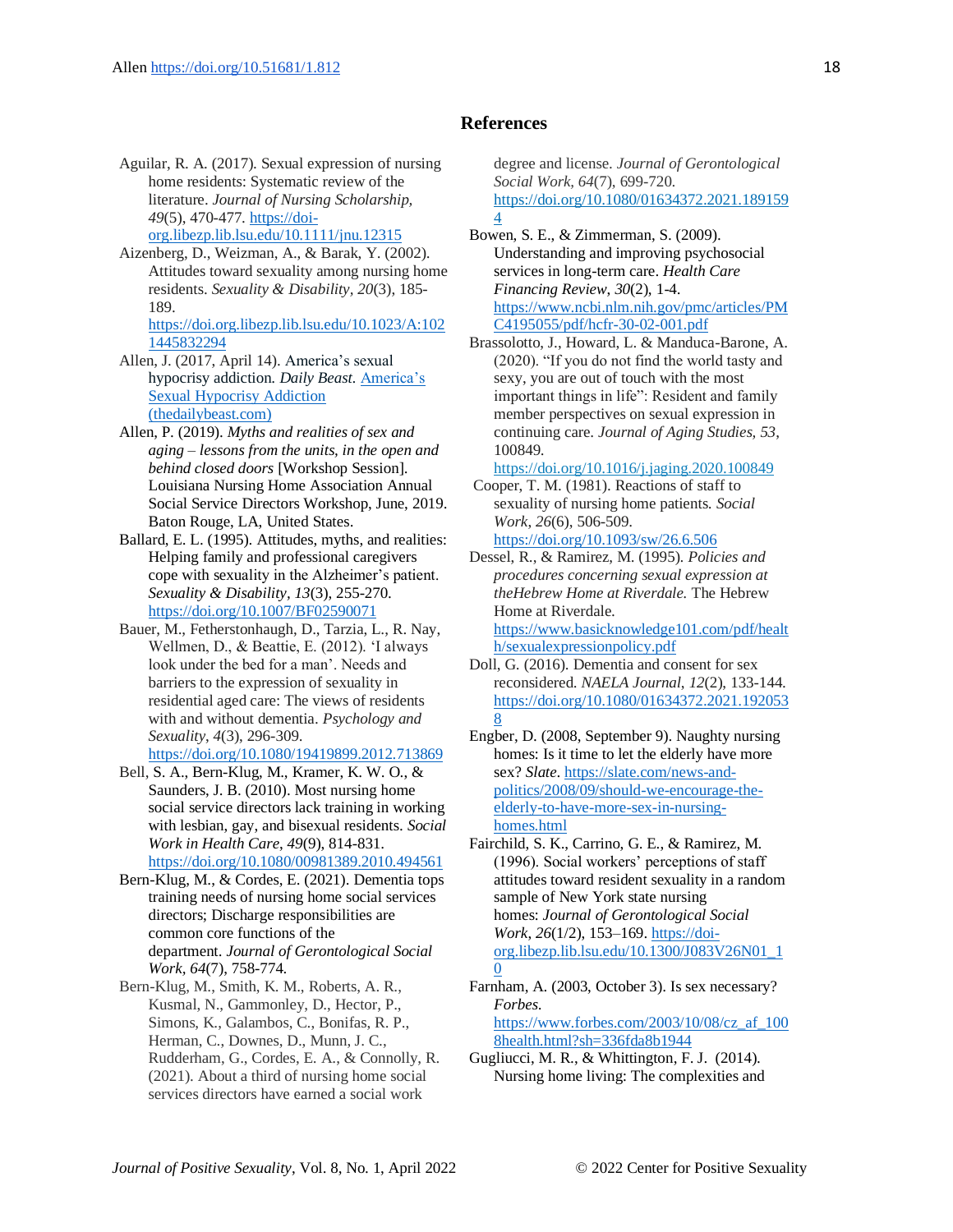potential*. The Gerontologist*, *54*(4), 718– 723. <https://doi.org/10.1093/geront/gnu065>

- Hinchliff, S. (2016). Sexual health and older adults: Suggestions for social science research. *Reproductive Health Matters*, *24*(48), 52-54. doi:10.1016/j.rhm.2016.10.001
- Lester, P. E., Kohen, I., Stefanacci, R. G., & Feuerman, M. (2015). Sex in nursing homes: A survey of nursing home policies governing resident sexual activity. *Journal of American Medical Directors Association*, *17*(1), 71-74. <https://doi.org/10.1016/j.jamda.2015.08.013>
- Lindsay, J. R. (2010). The need for more specific legislation in sexual consent capacity assessments for nursing home residents. *Journal of Legal Medicine*, *31*(3), 303-323. [https://doi](https://doi-org.libezp.lib.lsu.edu/10.1080/01947648.2010.505835)[org.libezp.lib.lsu.edu/10.1080/01947648.2010.5](https://doi-org.libezp.lib.lsu.edu/10.1080/01947648.2010.505835) [05835](https://doi-org.libezp.lib.lsu.edu/10.1080/01947648.2010.505835)
- Maslow, A.H. (1943). A theory of human motivation. *Psychological Review*, *50*(4), 430- 437. Washington, DC: American Psychological Association.
- National Center for Health Statistics. (2022). FastStats - [Older Persons Health \(cdc.gov\)](https://www.cdc.gov/nchs/fastats/older-american-health.htm)
- Pillemer, K. & Moore, D. W. (1990). Highlights from a study of abuse of patients in nursing homes. *Journal of Elder Abuse & Neglect, 2*(1- 2), 5-2[9.https://doi.org/10.1300/J084v02n01\\_02](https://doi.org/10.1300/J084v02n01_02)
- Reingold, D., & Burros, N. (2004). Sexuality in the nursing home. *Journal of Gerontological Social Work*, *43*(2/3), 175-186. [https://doi.org/10.1300/J083v43n02\\_12](https://doi.org/10.1300/J083v43n02_12)
- Roach, S. M. (2004). Sexual behaviour of nursing home residents: Staff perceptions and responses. *Journal of Advanced Nursing*, *48*(4), 371-379[. https://doi.org/10.1111/j.1365-](https://doi.org/10.1111/j.1365-2648.2004.03206.x) [2648.2004.03206.x](https://doi.org/10.1111/j.1365-2648.2004.03206.x)
- Roberts, A. R., Smith, K., Bern-Klug, M. & Hector, P. (2021) Barriers to psychosocial care in nursing homes as reported by social services directors. *Journal of Gerontological Social Work, 64*(7), 832- 850, DOI: [10.1080/01634372.2021.1937766](https://doi.org/10.1080/01634372.2021.1937766)
- Scott, P. S. (2015, June 1). Sex in the nursing home: Facilities are finally grappling with the fact that residents have sex lives. *AARP.* [https://www.aarp.org/caregiving/basics/info-](https://www.aarp.org/caregiving/basics/info-2017/sex-in-assisted-living-facilities.html)[2017/sex-in-assisted-living-facilities.html](https://www.aarp.org/caregiving/basics/info-2017/sex-in-assisted-living-facilities.html)
- Sharkey, L., & Lamoreux, K. (2021). What does it mean to be touch starved*? Healthline*. [https://www.healthline.com/health/touch](https://www.healthline.com/health/touch-starved)[starved](https://www.healthline.com/health/touch-starved)
- Smye, M. L., Johnson, P. E., & Fager, M. (2020). Person-centered sexual expression: Determining preferences of future nursing home residents. *The Gerontologist, 60*(4), 725- 734[. https://doi.org/10.1093/geront/gnz016](https://doi.org/10.1093/geront/gnz016)
- Snow, A. L., Jacobs, M. L., Palmer, J. A., Parmelee, P. A. Allen, R. S., Wewiorski, N. J., Hilgeman, M. M., Vinson, L. D., Berlowitz, D. R., Hali-Tierney, A. D., & Hartmann C. W. (2018). Development of a new tool for systematic observation of nursing home resident and staff engagement and relationship. *The Gerontologist*, *58*(2), 15- 24. doi: 10.1093/geront/gnw255
- Tupy, S., Schumann, M., & Xu, X. (2015) Sexual activity and older adults: Stigma, overall health, and research. *Journal of Positive Sexuality*, *1*(3), 70-75. DO[I:10.51681/1.135](http://dx.doi.org/10.51681/1.135)
- U.S. Department of Health and Human Services Nursing Home Data Compendium (2015). [Nursing Home Data Compendium 2015](https://www.cms.gov/Medicare/Provider-Enrollment-and-Certification/CertificationandComplianc/Downloads/nursinghomedatacompendium_508-2015.pdf)  [\(cms.gov\)](https://www.cms.gov/Medicare/Provider-Enrollment-and-Certification/CertificationandComplianc/Downloads/nursinghomedatacompendium_508-2015.pdf)
- Villar, F., Serrat, R., Celdrán, M, Fabà, J., Martínez, T., & Twisk, J. (2020)*.* 'I do it my way': Long-term care staff's perceptions of residents' sexual needs and suggestions for improvement in their management. *European Journal of Ageing, 17***,** 197–205. <https://doi.org/10.1007/s10433-019-00546-6>
- White, M. C. (2010). The eternal flame: Capacity to consent to sexual behavior among nursing home residents with dementia, *The Elder Law Journal*, *18*(1), 133-158.